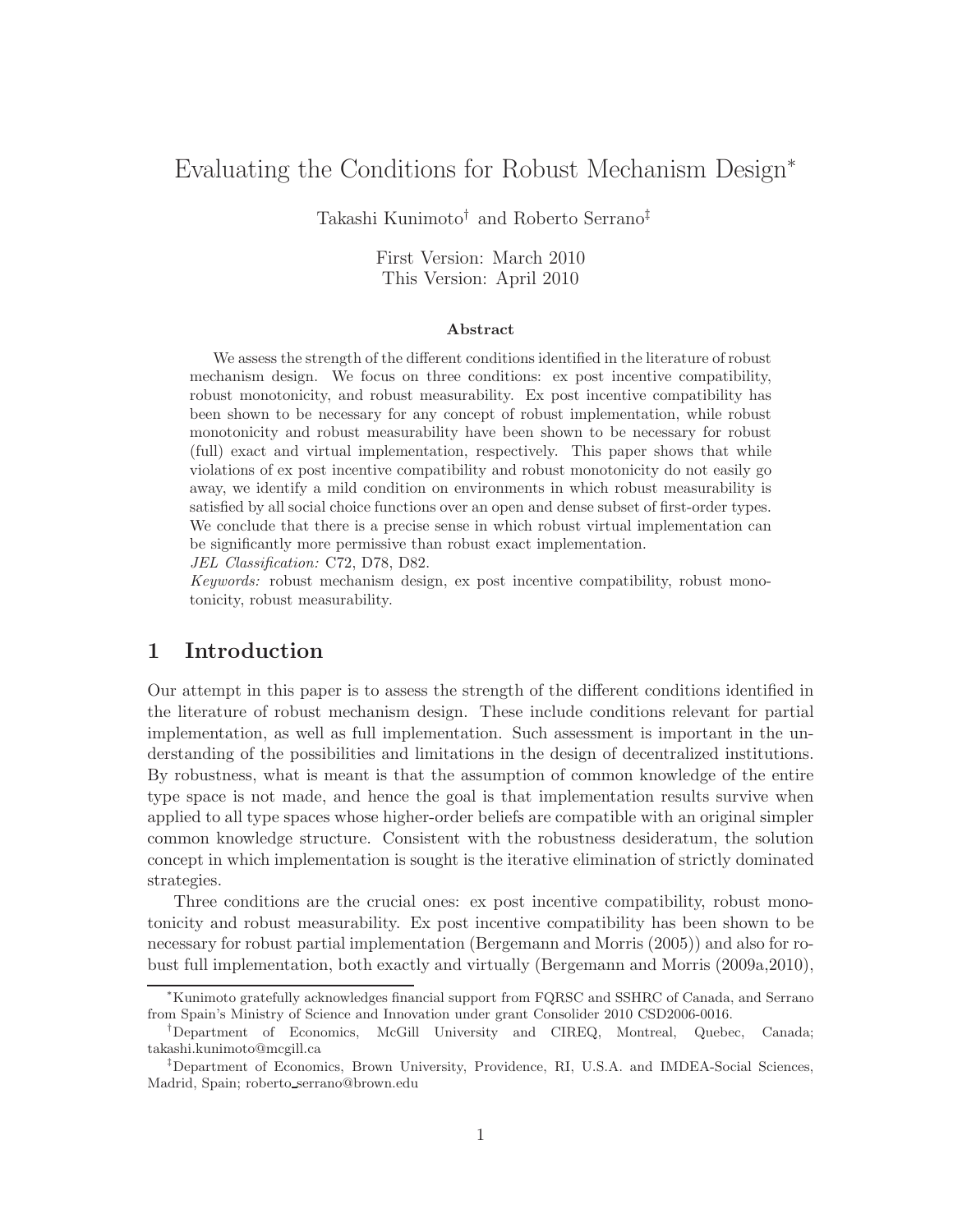Artemov, Kunimoto and Serrano  $(2010)$ .<sup>1</sup> When one requires full implementation and this is sought to be exact, the condition of robust monotonicity, along with ex post incentive compatibility, crops up as necessary and almost sufficient (BM (2010)). And finally, if full implementation is still required, but exact implementation is relaxed to allow approximations of the social choice function (SCF), the so-called virtual implementation paradigm, robust measurability is the condition that emerges in the characterization (BM (2009a), AKS (2010)).

Ex post incentive compatibility is extremely demanding if one wishes to apply it over an unrestricted domain of environments (Jehiel, Meyer-ter-Vehn, Moldovanu and Zame (2006)). One way out from this negative result is the consideration of interesting subdomains in which the condition is still permissive (see BM (2009b) and the references therein). Another way out that one can conceivably consider is to study the case of robustness with respect to intermediate relaxations of the common knowledge assumption. For example, AKS (2010) consider finite sets of *first-order types*, each of which comprises a pair of payoff type and the first-order belief over the payoff type space. In that analysis, the relevant incentive compatibility condition applies to the first-order types that are present in the model. This notion is termed first-order incentive compatibility in AKS (2010). However, when one considers approximations of the unrestricted set of first-order beliefs, this notion does not make a difference. Indeed, we shall show in Theorem 1 that ex post incentive compatibility is equivalent to first-order incentive compatibility when imposed over any open and dense set of first-order beliefs. The equivalence is also extended to a locally uniform version of the condition.

Next, we take on robust monotonicity. Robust monotonicity is the requirement of Bayesian monotonicity in every type space. In Theorem 2 we show an equivalence between robust monotonicity when imposed over first-order beliefs in the interior of the probability simplex and a locally robust version of the condition. The result shows that a violation of robust monotonicity in one specific type space can be extended to an open ball of environments around it.

We learn from the first two results that violations of ex post incentive compatibility and robust monotonicity do not easily go away. When such violations are found, they will still remain in approximations of the environment. In contrast, Theorem 3 asserts that the same is not true about robust measurability in general environments.<sup>2</sup> That final result shows that, over weakly non-separable environments, robust measurability is satisfied by all SCFs over an open and dense subset of first-order type spaces. The proof relies on the set of first-order beliefs satisfying first-order type diversity, initially proposed in Serrano and Vohra  $(2005)$  and also used in AKS  $(2010).<sup>3</sup>$ 

The rest of the paper proceeds as follows. Section 2 introduces preliminaries. Sections 3, 4 and 5 deal in turn with the incentive compatibility, monotonicity and measurability results. Section 6 closes the paper with two illustrative examples.

 $1$ In the sequel, we shall refer to these sets of authors as BM and AKS, respectively.

<sup>2</sup>BM (2009a,b, 2010) provide a set of results in which the gap between (robust) exact and virtual implementation vanishes. Our different conclusion stems from the fact that we shall work with weakly non-separable environments, arguably a mild condition when arbitrary utility functions are allowed.

<sup>&</sup>lt;sup>3</sup>In those papers, the first-order type spaces are finite, something not assumed here.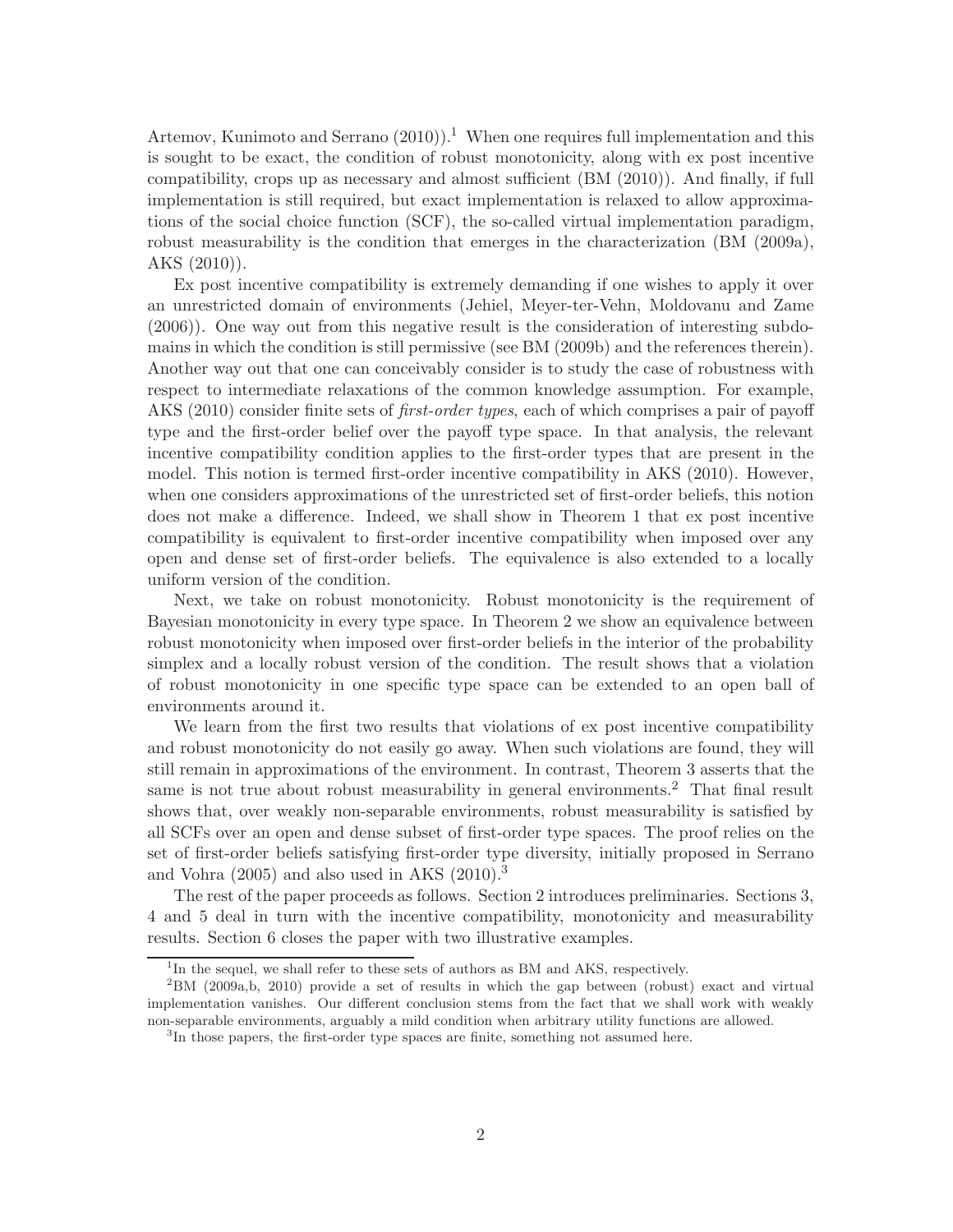# **2 Preliminaries**

Let  $N = \{1, \ldots, n\}$  denote the set of agents and  $\Theta_i$  be the set of *finite* payoff types of agent *i*. Denote  $\Theta \equiv \Theta_1 \times \cdots \times \Theta_n$ , and  $\Theta_{-i} \equiv \Theta_1 \times \cdots \times \Theta_{i-1} \times \Theta_{i+1} \times \cdots \times \Theta_n$ .<sup>4</sup> Let  $q_i(\theta_{-i}|\theta_i)$  denote agent i's first-order belief that other agents receive the profile of types  $\theta_{-i}$  when his payoff type is  $\theta_i$ . Let  $Q_i$  be the set of such all probabilistic first-order beliefs of agent i. Note that  $Q_i$  is any subset of  $\Delta(\Theta_{-i})$  for each agent i, where  $\Delta(\Theta_{-i})$  denotes the set of probability distributions over  $\Theta_{-i}$ . We call  $T_i \equiv \Theta_i \times Q_i$  the set of *first-order types* of agent i. Agent i's first-order type  $t_i$  contains information about his payoff type  $\theta_i$ and the first-order belief over  $\Theta_{-i}$  conditional on  $\theta_i$ .

Let A denote the set of pure outcomes, which are assumed to be independent of the information state. Suppose  $A = \{a_1, \ldots, a_K\}$  is finite. Let  $\Delta(A)$  denote the set of probability distributions on A.

Agent i's state dependent von Neumann-Morgenstern utility function is denoted  $u_i$ :  $\Delta(A) \times \Theta \rightarrow \mathbb{R}$ .

We can now define an *environment* as  $\mathcal{E} = (A, \{u_i, \Theta_i, Q_i\}_{i \in \mathbb{N}})$ , which is implicitly understood to be common knowledge among the agents. In particular, if  $Q_i$  is unrestricted for each i, that is,  $Q_i = \Delta(\Theta_{-i})$ , we call it a *payoff environment* denoted as  $\mathcal{E}_{\Delta} = (A, \{u_i, \Theta_i\}_{i \in N}).$ 

We denote a type of agent i by  $\tau_i$  and the agent i's set of types by  $\mathcal{T}_i$ . A *type*  $\tau_i$  of agent *i* must include a description of his first-order type, which in turn includes a payoff type. Thus, there is a function  $\hat{t}_i : \mathcal{T}_i \to \mathcal{T}_i$ , with  $\hat{t}_i(\tau_i)$  being agent *i*'s first-order type when his type is  $\tau_i$ . We shall write  $\hat{t}(\tau)$  to refer to the profile of first-order types when the type profile is  $\tau$ . There is also a function  $\theta_i : \mathcal{T}_i \to \Theta_i$ , with  $\theta_i(\tau_i)$  being agent i's payoff type when his type is  $\tau_i$ . We shall write  $\theta(\tau)$  to denote the payoff type profile when the profile of types is  $\tau$ . With some abuse of notation, let  $\theta_i(t_i)$  be agent i 's payoff type when his first-order type is  $t_i$ . A type  $\tau_i$  of agent i must also include a description of his beliefs about the types of the other agents; thus, for any  $\tau_{-i} \in \mathcal{T}_{-i}$ ,  $\pi_i(\tau_{-i}|\tau_i)$  denotes the probability that agent i of type  $\tau_i$  assigns to other agents having types  $\tau_{-i}$ .

We require that types, first-order types and payoff types are coherent with each other. We express the coherence requirement in the following definition. A *type space* T is a collection:

$$
\mathcal{T} = (\mathcal{T}_i, \hat{\theta}_i, \hat{t}_i, \pi_i)_{i \in N}.
$$

**Definition 1** *A type space*  $\mathcal{T} \equiv (\mathcal{T}_i, \hat{\theta}_i, \hat{t}_i, \pi_i)_{i \in N}$  *is said to be coherent with an environment*  $\mathcal{E} = (A, \{u_i, \Theta_i, Q_i\}_{i \in N})$  *if, for every*  $i \in N$  *and every type*  $\tau_i \in \mathcal{T}_i$ *, the following two conditions must hold:*

- *1.*  $\hat{\theta}_i(\tau_i) \in \Theta_i$  and  $\hat{t}_i(\tau_i) \in \Theta_i \times Q_i$ ; and
- 2. For all  $(\theta_i, q_i) \in \Theta_i \times Q_i$ ,  $\hat{\theta}_i(\tau_i) = \theta_i$  whenever  $\hat{t}_i(\tau_i) = (\theta_i, q_i)$ .

The first part of the definition is just the requirement that first-order type and payoff type be coherent with the agent's type. The second part requires similar coherence between

<sup>&</sup>lt;sup>4</sup>Similar notation will be used for products of other sets.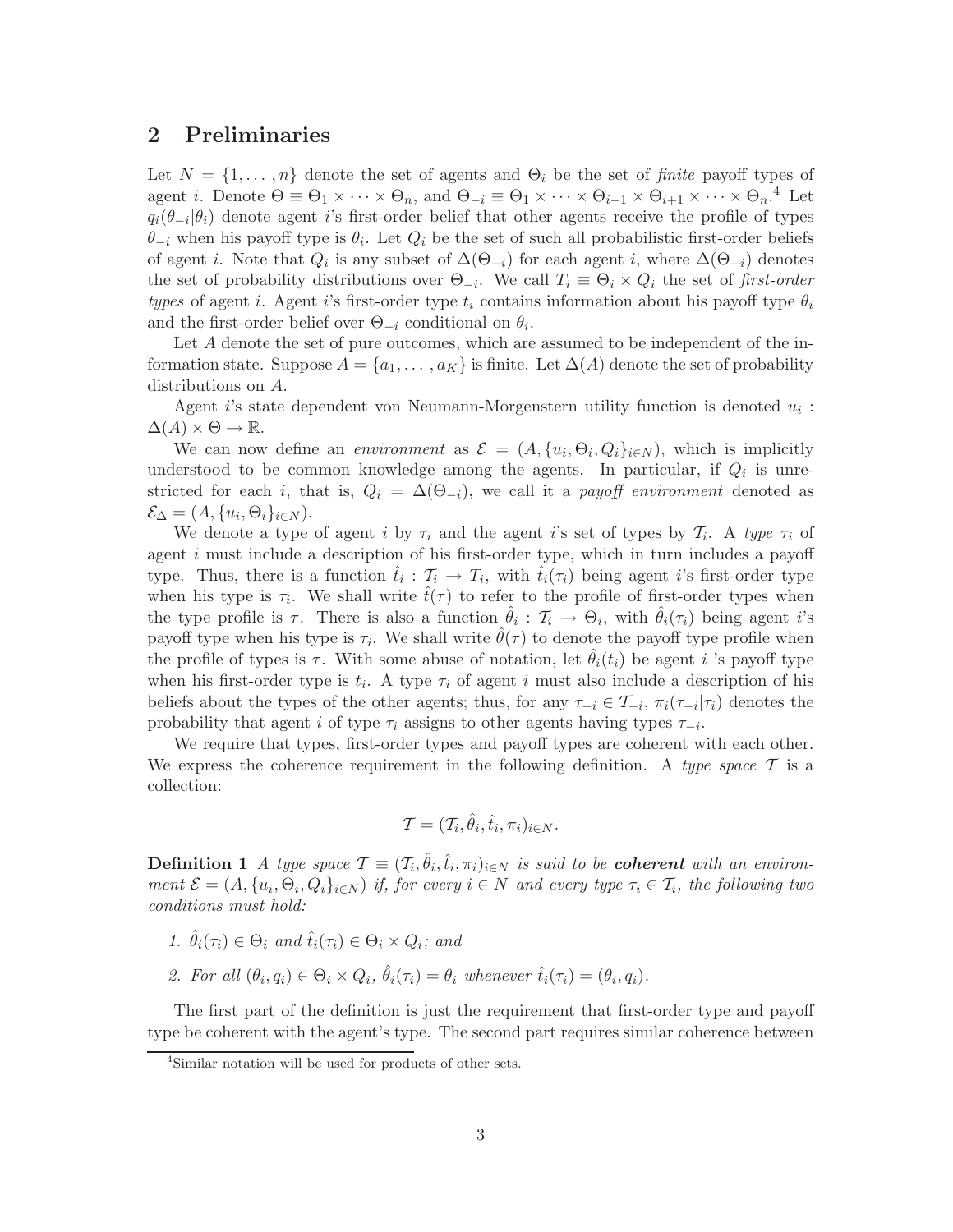first-order types and payoff types. These two requirements, in turn, imply that, for any  $\tau_i \in \mathcal{T}_i$  with  $\hat{t}_i(\tau_i) = (\theta_i, q_i)$  and  $\theta_{-i} \in \Theta_{-i}$ ,

$$
\int_{\tau_{-i}:\hat{\theta}_{-i}(\tau_{-i})=\theta_{-i}} \pi_i(\tau_{-i}|\tau_i)d\tau_{-i} = q_i(\theta_{-i}|\theta_i)
$$

The reader is referred to AKS (2010) for the discussion of our coherence assumption.

A *social choice function* (SCF) is a function  $f: \Theta \to \Delta(A)$ . Note that the domain of the SCFs is not the true type space, but the payoff type space. Fix any coherent type space T throughout. The interim expected utility of agent i of type  $\tau_i$  that pretends to be of type  $\tau'_i$  corresponding to an SCF f is defined as:

$$
U_i(f; \tau'_i | \tau_i) \equiv \int_{\mathcal{T}_{-i}} \pi_i(\tau_{-i} | \tau_i) u_i(f(\hat{\theta}(\tau'_i, \tau_{-i})); \hat{\theta}(\tau_i, \tau_{-i})) d\tau_{-i}
$$

Denote  $U_i(f|\tau_i) = U_i(f;\tau_i|\tau_i)$ .

Define  $V_i(f; t'_i|t_i)$  to be the interim expected utility of agent i of first-order type  $t_i$  that pretends to be of first-order type  $t'_{i}$  corresponding to an SCF  $f$  as follows:

$$
V_i(f; t'_i | t_i) = \sum_{\theta_{-i} \in \Theta_{-i}} q_i(\theta_{-i} | \theta_i) u_i(f(\hat{\theta}_i(t'_i), \theta_{-i}); \theta_i, \theta_{-i})
$$

where  $t_i \equiv (\theta_i, q_i) \in T_i = \Theta_i \times Q_i$  and  $t'_i \equiv (\theta'_i, q'_i) \in T_i = \Theta_i \times Q_i$ . Denote  $V_i(f|t_i) =$  $V_i(f; t_i|t_i)$ .

We often use the following relationship between interim utility and first-order interim utility of agent i:

**Lemma 1 (AKS (2010))** For a given  $SCF f : \Theta \to \Delta(A)$ ,  $U_i(f; \tau'_i | \tau_i) = V_i(f; \hat{t}_i(\tau'_i) | \hat{t}_i(\tau_i))$ *for any coherent type space* T *.*

A *mechanism*  $\Gamma = ((M_i)_{i \in N}, g)$  describes a message space  $M_i$  for agent i and an outcome function  $g: M \to \Delta(A)$ , where  $M = \times_{i \in N} M_i$ . Let  $\sigma_i: \mathcal{T}_i \to M_i$  denote a (pure) strategy for agent i and  $\Sigma_i$  his set of pure strategies.<sup>5</sup> Let

$$
U_i(g \circ \sigma | \tau_i) \equiv \int_{\mathcal{T}_{-i}} \pi_i(\tau_{-i} | \tau_i) u_i(g(\sigma(\tau_{-i}, \tau_i)); \hat{\theta}(\tau_{-i}, \tau_i)) d\tau_{-i}.
$$

Given a mechanism  $\Gamma = (M, g)$ , let  $H_i$  be a subset of  $\Sigma_i$ . A strategy  $\sigma_i \in H_i$  is *strictly dominated* for player *i* with respect to  $H = \times_{j \in N} H_j$  if there exist  $\tau_i \in \mathcal{T}_i$  and  $\sigma'_i \in H_i$  such that for every  $\sigma_{-i} \in \times_{j \neq i} H_j$ ,

$$
U_i(g \circ (\sigma'_i, \sigma_{-i})|\tau_i) > U_i(g \circ (\sigma_i, \sigma_{-i})|\tau_i).
$$

Let  $\mathcal{K}_i(H)$  denote the set of all undominated strategies for agent i with respect to H =  $\times_{i\in N} H_i$ . Let  $\mathcal{K}(H) = \times_{i\in N} \mathcal{K}_i(H)$ . Let  $\mathcal{K}_i^0(\Sigma) = \Sigma_i$  and for each  $k \geq 1$ ,  $\mathcal{K}^k(\Sigma) =$  $\times_{i\in N} \mathcal{K}_i^k(\Sigma)$ , where  $\Sigma = \times_{i\in N} \Sigma_i$  and  $\mathcal{K}_i^k(\Sigma) = \mathcal{K}_i(\mathcal{K}^{k-1}(\Sigma))$ . Let

$$
\mathcal{K}^* \equiv \bigcap_{k=0}^{\infty} \mathcal{K}^k(\Sigma)
$$

<sup>&</sup>lt;sup>5</sup>To be exact, we must use the notation  $\Sigma_i(\mathcal{T}_i)$  to make the underlying type space explicit. We, however, omit this dependence, since it is always clear from the context.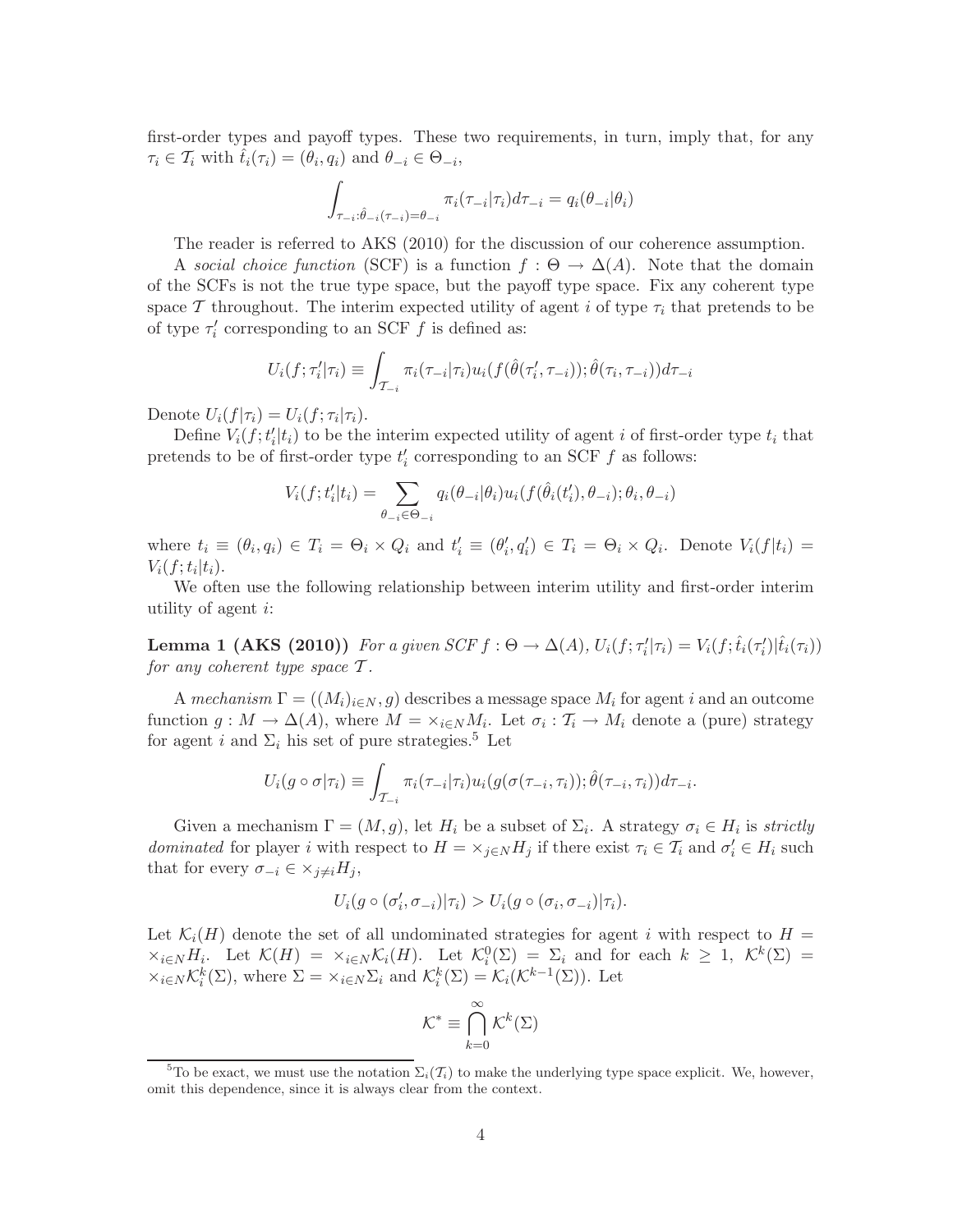**Definition 2** *A* strategy profile  $\sigma \in \Sigma$  is **iteratively undominated** if  $\sigma \in \mathcal{K}^*$ .

An SCF f is said to be *exactly implementable* in iteratively undominated strategies for a type space T if there exists a mechanism  $\Gamma = (M, g)$  such that for any  $\sigma \in \mathcal{K}^*$ ,  $g(\sigma(\tau)) =$  $f(\theta(\tau))$  for all  $\tau \in \mathcal{T}$ . We add the requirement that this definition should hold for every coherent type space  $\mathcal T$  to obtain the definition of robust implementation:

**Definition 3** *An SCF* f *is robustly implementable in iteratively undominated strategies if there exists a mechanism*  $\Gamma = (M, q)$  *such that for any coherent type space* T *and any*  $\sigma \in \mathcal{K}^*$ ,  $g(\sigma(\tau)) = f(\hat{\theta}(\tau))$  *for every*  $\tau \in \mathcal{T}$ *.* 

Consider the following uniform metric on SCFs:

$$
d_f(f, h) = \max_{\theta \in \Theta} \max_{a \in A} |f(\theta|a) - h(\theta|a)|,
$$

where the notation  $f(\theta|a)$  refers to the probability with which f implements  $a \in A$  in the payoff state  $\theta$ .

An SCF f is said to be  $\varepsilon$ -implementable in iteratively undominated strategies for a coherent type space T if, there exists  $\bar{\varepsilon} > 0$  such that for any  $\varepsilon \in (0, \bar{\varepsilon}]$ , there exists an SCF  $f^{\varepsilon}$  for which  $d_f(f, f^{\varepsilon}) < \varepsilon$  and  $f^{\varepsilon}$  is exactly implementable in iteratively undominated strategies for the type space  $\mathcal T$ . The definition of robust virtual implementability now follows.

**Definition 4** An SCF f is **robustly**  $\varepsilon$ -implementable in iteratively undominated strate*gies if there exists*  $\bar{\varepsilon} > 0$  *such that, for any*  $\varepsilon \in (0, \bar{\varepsilon}]$ *, there exists an SCF*  $f^{\varepsilon}$  *for which*  $d_f(f, f^{\varepsilon}) < \varepsilon$  and  $f^{\varepsilon}$  is robustly implementable in iteratively undominated strategies.

# **3 Incentive Compatibility**

In a setting that is robust to higher-order beliefs, the standard requirement of Bayesian incentive compatibility is given by the following definition:

**Definition 5** An SCF  $f : \Theta \to \Delta(A)$  is said to satisfy **incentive compatibility** for a *coherent type space*  $\mathcal{T}$  *if for every*  $i \in N$ ,  $\tau_i, \tau'_i \in \mathcal{T}_i$ ,

$$
U_i(f|\tau_i) \ge U_i(f;\tau'_i|\tau_i).
$$

The notion of first-order type suggests the following definition, which turns out to be operationally useful:

**Definition 6** *An SCF f satisfies first-order incentive compatibility if, for any*  $i \in N$ *, and any*  $t_i = (\theta_i, q_i), t'_i = (\theta'_i, q'_i) \in Q_i$ ,

$$
V_i(f|\theta_i, q_i) \ge V_i(f; \theta'_i|\theta_i, q_i).
$$

The next lemma provides a useful link between these concepts and follows directly from Lemma 1: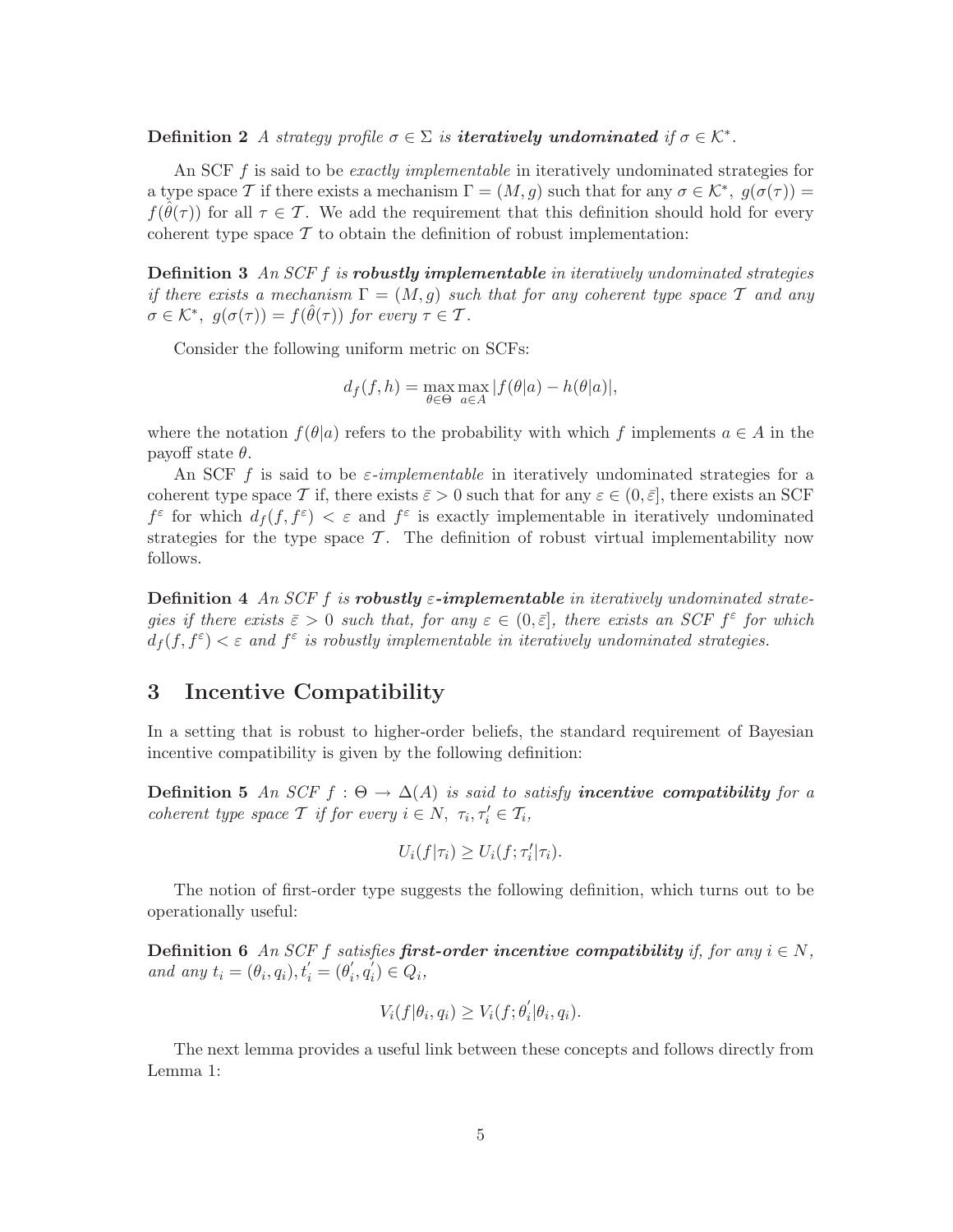**Lemma 2 (AKS (2010))** *An SCF*  $f : \Theta \to \Delta(A)$  *satisfies incentive compatibility for any coherent type space* T *if and only if it satisfies first-order incentive compatibility.*

The robust mechanism design literature has often justified the use of ex post incentive compatibility for attaining robust implementation (both for partial and full implementation). We provide this definition next:

**Definition 7** *An SCF f satisfies* **ex post incentive compatibility** if, for any  $i \in N$ ,  $\theta \in$  $\Theta$ *, and*  $\theta'_i \in \Theta_i$ *,* 

$$
u_i(f(\theta);\theta) \ge u_i(f(\theta'_i,\theta_{-i});\theta).
$$

It is easy to see that when  $Q_i = \Delta(\Theta_{-i})$  for every agent  $i \in N$ , an SCF f is firstorder incentive compatible if and only if it is ex post incentive compatible. The next result extends this observation slightly but in an important direction. The following result asserts that we cannot relax ex post incentive compatibility by restricting attention to an open dense subset of  $\Delta(\Theta_{-i})$ . Define  $\Delta^0(\Theta_{-i}) = \{q_i \in \Delta(\Theta_{-i}) | q_i(\theta_{-i}) > 0 \ \forall \theta_{-i} \in \Theta_{-i}\}\)$  be the interior of  $\Delta(\Theta_{-i})$ .

**Theorem 1** *Suppose that an environment*  $\mathcal{E} = (A, \{u_i, \Theta_i, Q_i\}_{i \in N})$  *satisfies the property that*  $Q_i \equiv \Delta^*(\Theta_{-i})$  *for each*  $i \in N$  *and*  $\Delta^*(\Theta_{-i})$  *is an open and dense subset of*  $\Delta^0(\Theta_{-i})$ *. Then, an SCF* f *satisfies first-order incentive compatibility if and only if it satisfies ex post incentive compatibility.*

**Proof**: It is straightforward to show that if an SCF is ex post incentive compatible, it is also first-order incentive compatible, for any first-order type space.

Hence, we focus on the other direction. Let  $f$  be a first-order incentive compatible SCF over an open and dense set  $\Delta^*(\Theta_{-i})$ . Suppose, by way of contradiction, that f is not ex post incentive compatible. This implies that there exist  $i \in N$ ,  $\theta \in \Theta$ , and  $\theta_i' \neq \theta_i$  such that

$$
u_i(f(\theta);\theta) < u_i(f(\theta_i', \theta_{-i}); \theta).
$$

By the continuity of expected utility, we can construct  $q_i \in \Delta^0(\Theta_{-i})$  such that  $q_i(\theta_{-i}|\theta_i)$  $1-\varepsilon$  for  $\varepsilon>0$  small enough and

$$
V_i(f|\theta_i, q_i) < V_i(f; \theta_i'|\theta_i, q_i).
$$

Once again, by the continuity of expected utility, there exist an open neighborhood  $O_{\delta}(q_i) \subset$  $\Delta^{0}(\Theta_{-i}),$  i.e., a  $\delta > 0$  small enough such that for any  $dq_i \in \mathbb{R}^H$  with the property that  $||dq_i|| < \delta$ ,

$$
V_i(f|\theta_i, q_i + dq_i) < V_i(f; \theta_i'|\theta_i, q_i + dq_i)
$$

where  $H = |\Theta_{-i}|$ . Note that the norm  $\|\cdot\|$  is induced by the uniform metric  $d_q$  with the property that  $d_q(q_i, q'_i) = \max_{\theta_{-i} \in \Theta_{-i}} |q_i(\theta_{-i}) - q'_i(\theta_{-i})|$  for any  $q_i, q'_i \in \Delta(\Theta_{-i})$ . Thus, we have shown that any nearby first-order belief  $q_i + dq_i \in O_{\delta}(q_i)$  satisfies the above inequality, and  $O_{\delta}(q_i) \cap \Delta^*(\Theta_{-i}) \neq \emptyset$ , which is a contradiction.  $\blacksquare$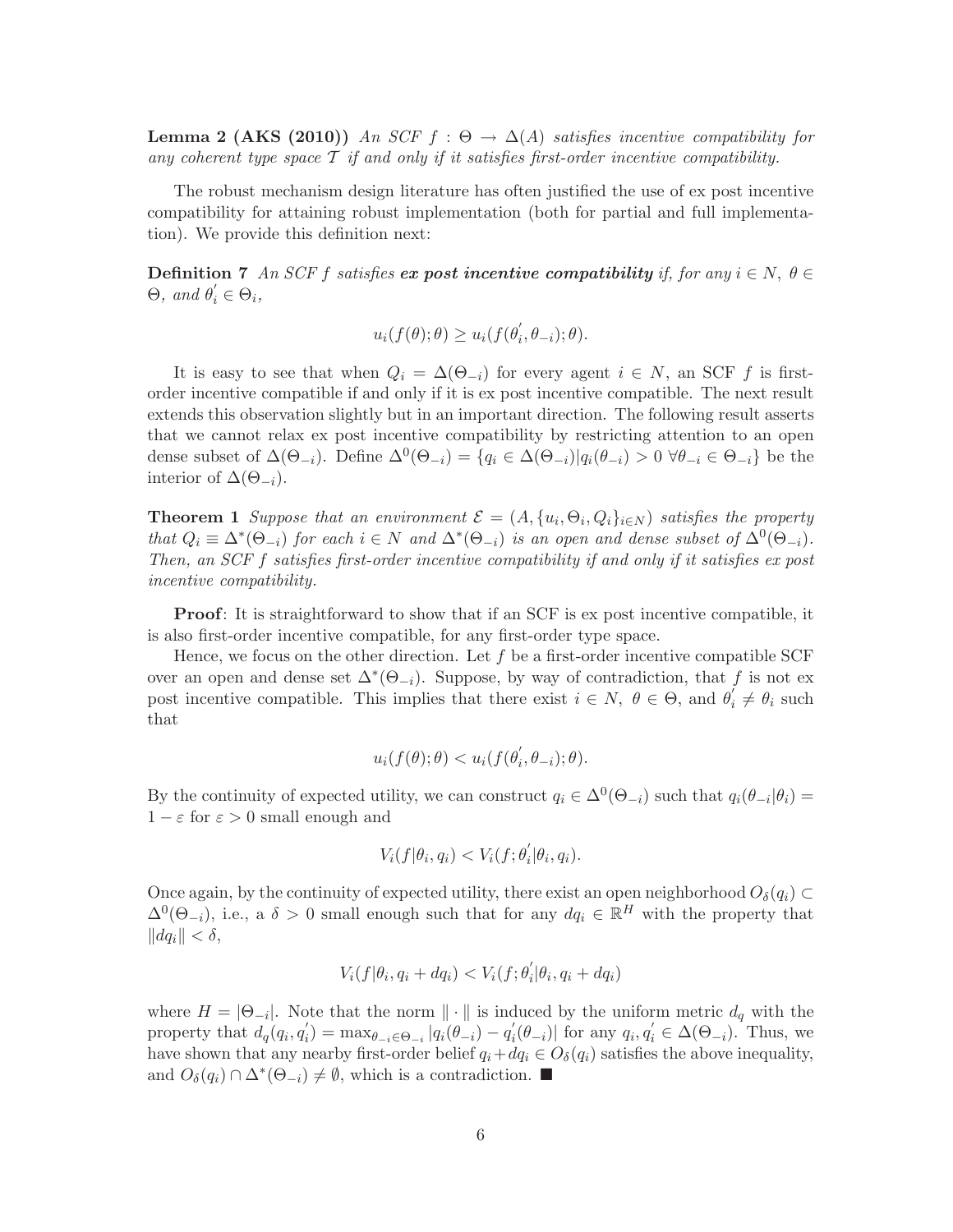Jehiel et al (2006) and Hashimoto (2008) show that ex post incentive compatible SCFs are generically constant.<sup>6</sup> Therefore, ex post incentive compatibility is quite demanding if one allows an unrestricted domain of environments. While these results provide a limit for the success of robust implementation, there are some interesting subdomains of environments in which ex post incentive compatibility is still permissive. The reader is referred to BM (2009b) for such a class of environments where some positive results are obtained. Moreover, in auction environments, Dasgupta and Maskin (2000) and Bikhchandani (2006) also propose some subdomains of environments where ex post incentive compatibility is not restrictive.

If one imposes the first-order incentive compatibility condition when all agents' firstorder beliefs are restricted to lie in  $\Delta^{0}(\Theta_{-i})$ , we shall refer to such a conditions as firstorder incentive compatibility over  $\Delta^{0}$ . By Theorem 1, an SCF satisfies ex post incentive compatibility if and only if it satisfies first-order incentive compatibility over  $\Delta^{0}$ . Therefore, we can now consider the following local version of ex post incentive compatibility:

**Definition 8** *An SCF* f *satisfies locally uniform incentive compatibility if for any*  $agent \ i \in N \ and \ any \ open \ set \ Q_i^0 \subset \Delta^0(\Theta_{-i}) \ such \ that \ for \ any \ \theta_i, \theta'_i \in \Theta_i, \ we \ have \ that:$ 

$$
V_i(f|\theta_i, q_i) \ge V_i(f; \theta'_i|\theta_i, q_i) \ \forall \ q_i \in Q_i^0
$$

And this leads easily to the next result:

**Proposition 1** *An SCF* f *satisfies ex post incentive compatibility if and only if it satisfies locally uniform incentive compatibility.*

**Proof**: We can use Theorem 1 to know that ex post incentive compatibility is equivalent to first-order incentive compatibility over  $\Delta^{0}$ . Now, clearly if f satisfies first-order incentive compatibility over  $\Delta^0$ , it also satisfies locally uniform incentive compatibility.

To prove the other implication, assume that  $f$  violates first-order incentive compatibility over  $\Delta^0$ . That is, there exist  $i \in N$ ,  $\theta_i$ ,  $\theta'_i \in \Theta_i$ , and  $q_i \in \Delta^0(\Theta_{-i})$  such that

$$
V_i(f|\theta_i, q_i) < V_i(f; \theta_i'|\theta_i, q_i).
$$

Since  $q_i \in \Delta^0$ , by the continuity of expected utility, there exists  $\delta > 0$  small enough such that for any  $q_i + dq_i \in O_{\delta}(q_i)$ ,

$$
V_i(f|\theta_i, q_i + dq_i) < V_i(f; \theta_i'|\theta_i, q_i + dq_i).
$$

Setting  $Q_i^0 = O_\delta(q_i)$ , which is an open set, we can conclude that f also violates locally uniform incentive compatibility.  $\blacksquare$ 

**Remark**: The above result shows that there is no difference between ex post incentive compatibility and locally uniform incentive compatibility. Therefore, if ex post incentive compatibility is very restrictive, it continues to be so for its local version. In other words, failures to satisfy ex post incentive compatibility will not easily go away.

<sup>&</sup>lt;sup>6</sup>There is one difference with our setup because those papers focus on the case of a continuum of payoff types. However, this difference is immaterial because our Theorem 1 and Proposition 1 extend unchanged to a compact payoff type space. See also the remark after the proof of Lemma 5.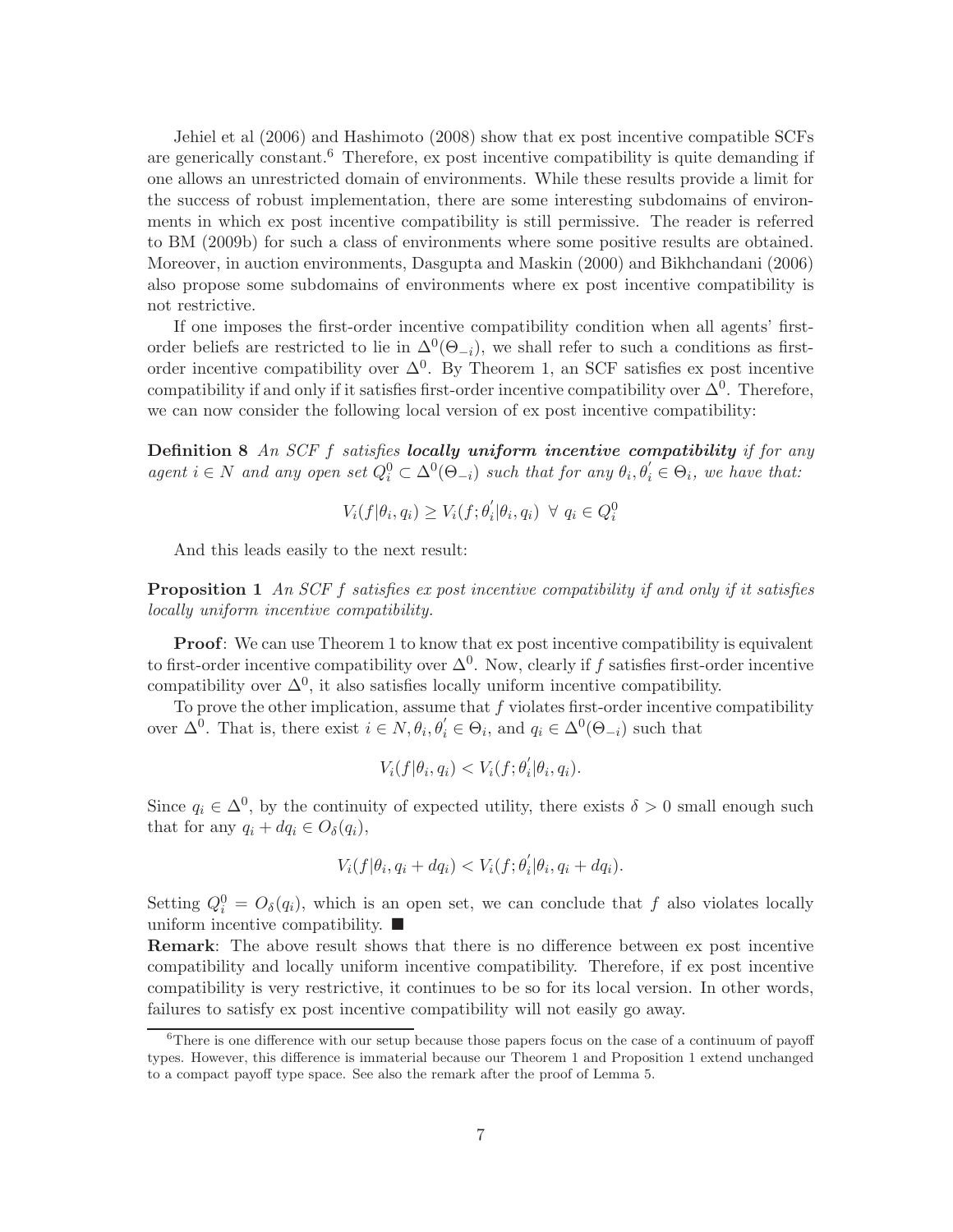# **4 Monotonicity**

A number of monotonicity conditions have been suggested in order to answer the question of (full) exact implementation. We begin this section with several standard definitions in the Bayesian implementation literature, suitably adapted to the robust setting.

For agent *i*, consider a mapping  $\alpha_i = (\alpha_i(\theta_i))_{\theta_i \in \Theta_i}$ :  $\Theta_i \to \Theta_i$ . A *deception*  $\alpha = (\alpha_i)_{i \in N}$ is a collection of such mappings where at least one differs from the identity mapping.

Given an SCF f and a deception  $\alpha$ , let  $[f \circ \alpha]$  denote the following SCF:  $[f \circ \alpha](\theta)$  =  $f(\alpha(\theta))$  for every  $\theta \in \Theta$ . That is,  $[f \circ \alpha]$  is the SCF that would be implemented if the planner wanted to implement f but the agents were to use the deception  $\alpha$ : then, in each payoff state  $\theta$ , instead of realizing  $f(\theta)$ , the outcome  $f(\alpha(\theta))$  would result.

For a payoff type  $\theta_i \in \Theta_i$ , an SCF f, and a deception  $\alpha$ , let  $f_{\alpha_i(\theta_i)}(\theta') = f(\theta'_{-i}, \alpha_i(\theta_i))$ for all  $\theta' \in \Theta$ . That is, the SCF  $f_{\alpha_i(\theta_i)}$  is what would be implemented if the planner wished to implement  $f$ , all agents other than  $i$  were to be truthful, and agent  $i$  would report that his payoff type is  $\alpha_i(\theta_i)$ . We write  $f \neq f \circ \alpha$  when there exists  $\theta \in \Theta$  such that  $f(\theta) \neq f(\alpha(\theta)).$ 

The following definition is borrowed from BM (2010):

**Definition 9** An SCF f satisfies **robust monotonicity** if for any deception  $\alpha$ , whenever  $f \neq f \circ \alpha$ , there exist  $i \in N$ ,  $\theta_i \in \Theta_i$ , and an *SCF* y *such that:* 

$$
V_i(y \circ \alpha | \theta_i, q_i) > V_i(f \circ \alpha | \theta_i, q_i) \ \forall q_i \in \Delta(\Theta_{-i})
$$

*while*

$$
V_i(f|\theta'_i, q'_i) \ge V_i(y_{\alpha_i(\theta_i)}|\theta'_i, q'_i) \ \ \forall \theta'_i \in \Theta_i, \ \ \forall q'_i \in \Delta(\Theta_{-i}).
$$

Note that the above definition for robust monotonicity, as written, does not exactly coincide with the one presented by BM (2010). Nevertheless, it can be shown that both are equivalent. Assume that  $Q_i = \Delta(\Theta_{-i})$  for every  $i \in N$ . Then, robust monotonicity is equivalent to Bayesian monotonicity for every type space. By our Lemma 1, it is easy to see that the above definition is indeed the one for robust monotonicity.

**Proposition 2 (BM (2010))** *Consider an environment*  $\mathcal{E}$  *where*  $Q_i = \Delta(\Theta_{-i})$  *for every* i ∈ N*. If an SCF* f *is robustly implementable in iteratively undominated strategies, it satisfies robust monotonicity.*

**Remark:** BM (2010) use the iterative deletion of never best responses as their solution concept. This solution concept is equivalent to iteratively undominated strategies in finite mechanisms. For the case of infinite mechanisms, iteratively undominated strategies is more stringent than iterative removal of never best responses. Thus, a fortiori, robust monotonicity is a necessary condition for robust implementation in iteratively undominated strategies.

We shall say that an SCF f satisfies robust monotonicity over  $\Delta^0$  if it satisfies robust monotonicity subject to all agents' first-order beliefs used in the condition being restricted to lie in  $\Delta^{0}(\Theta_{-i})$ . We note the following simple observation:

**Remark:** If an SCF f satisfies robust monotonicity, it satisfies robust monotonicity over  $\Delta^0$ .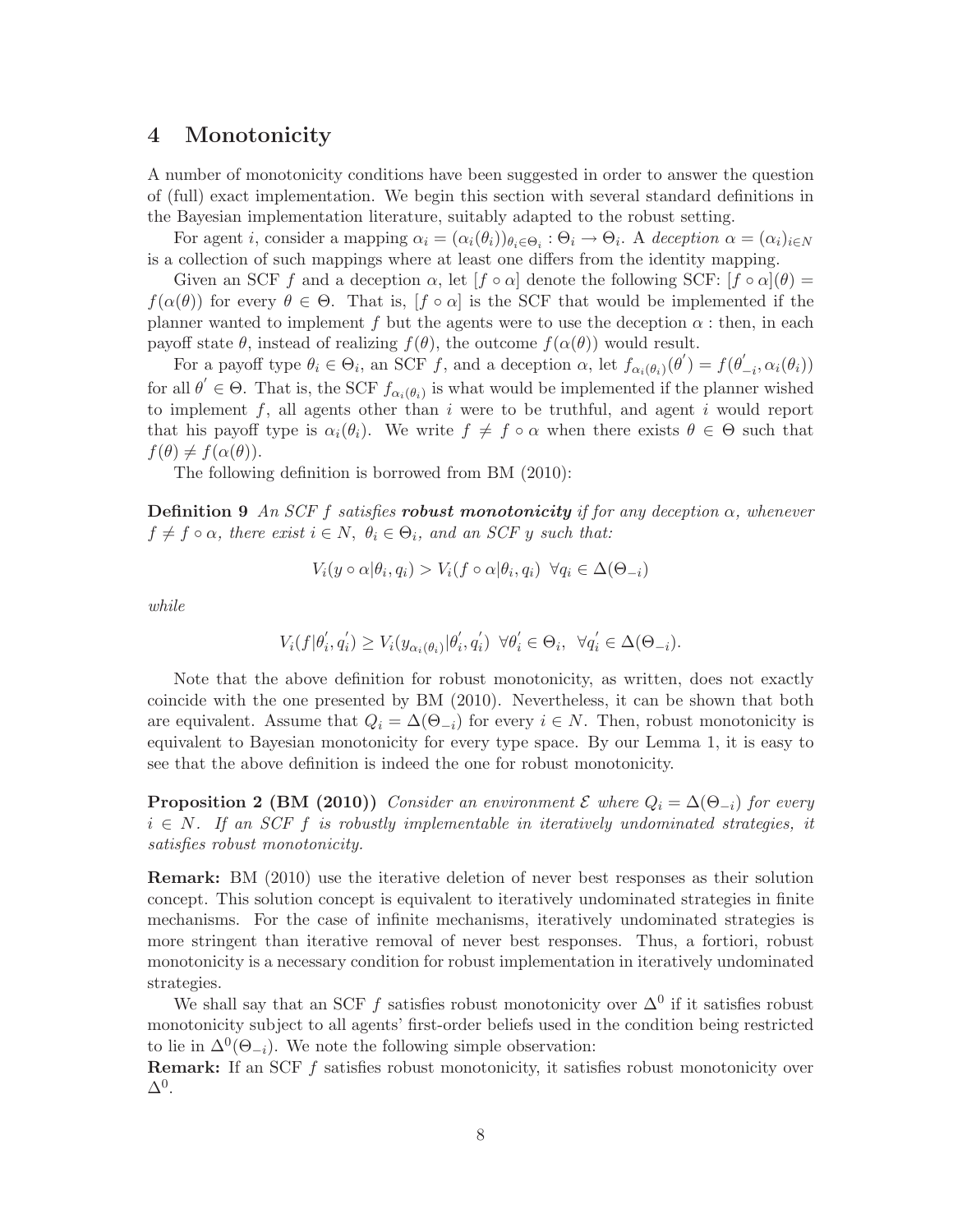In particular, this implies that robust monotonicity over  $\Delta^0$  is also a necessary condition for robust exact implementation in iteratively undominated strategies.

Consider now the following local version of robust monotonicity:

**Definition 10** An SCF f satisfies **local robust monotonicity** if for any deception  $\alpha$ , *whenever*  $f \neq f \circ \alpha$ *, there exist*  $i \in N$ ,  $\theta_i \in \Theta_i$ *, and an SCF y such that for every open set*  $Q_i^0 \subset \Delta(\Theta_{-i}),$  we have that:

$$
V_i(y \circ \alpha | \theta_i, q_i) > V_i(f \circ \alpha | \theta_i, q_i) \ \forall q_i \in Q_i^0
$$

*while*

$$
V_i(f|\theta'_i, q'_i) \ge V_i(y_{\alpha_i(\theta_i)}|\theta'_i, q'_i) \ \ \forall \theta'_i \in \Theta_i \ \ \forall q'_i \in Q_i^0.
$$

**Remark:** Maintaining the former ("reversal") clause for the definition of local robust monotonicity, we can strengthen the latter ("truth-telling") clause to  $V_i(f|\theta'_i, q'_i) \ge V_i(y_{\alpha_i(\theta_i)}|\theta'_i, q'_i) \ \forall \theta'_i \in$  $\Theta_i \ \forall q_i' \in \Delta^0(\Theta_{-i}).$  In other words, we replace  $Q_i^0$  with  $\Delta^0(\Theta_{-i})$  for the range of possible  $q_i$ 's. In particular, the proof of Theorem 2 below will not be affected by this change. Furthermore, we can also accommodate this change in the discussion of Example 2 in Section 6.

Using this definition, we state and prove our next result:

**Theorem 2** *An SCF f satisfies robust monotonicity over*  $\Delta^0$  *if and only if it satisfies local robust monotonicity.*

**Proof:** Clearly, if f satisfies robust monotonicity over  $\Delta^0$ , it also satisfies local robust monotonicity.

To prove the other implication, assume that f violates robust monotonicity over  $\Delta^0$ . This means that there exists an environment with a specific first-order type space (with beliefs for each i in  $\Delta^{0}(\Theta_{-i})$  over which f violates Bayesian monotonicity. That is, there exists a deception  $\alpha$  with  $f \neq f \circ \alpha$  such that for all  $i \in N$  and for all  $\theta_i \in \Theta_i$ , there exists  $q_i \in \Delta^0(\Theta_{-i})$  such that whenever one has that

$$
V_i(f|\theta_i^{'},q_i^{'})\geq V_i(y_{\alpha_i(\theta_i)}|\theta_i^{'},q_i^{'})\;\;\forall \theta_i^{'}\in\Theta_i\;\;\forall q_i^{'}\in\Delta^0(\Theta_{-i}),
$$

one also has that

$$
V_i(y \circ \alpha | \theta_i, q_i) \le V_i(f \circ \alpha | \theta_i, q_i).
$$

Since expected utility preferences are continuous and  $q_i$  is in the interior of the probability simplex, the strictly upper contour sets are open and non-empty, and thus one can rewrite the last two inequalities as follows: whenever one has that

$$
V_i(f|\theta'_i, q'_i) > V_i(y_{\alpha_i(\theta_i)}|\theta'_i, q'_i) \ \forall \theta'_i \in \Theta_i \ \forall q'_i \in \Delta^0(\Theta_{-i})
$$

one also has that

$$
V_i(y \circ \alpha | \theta_i, q_i) < V_i(f \circ \alpha | \theta_i, q_i).
$$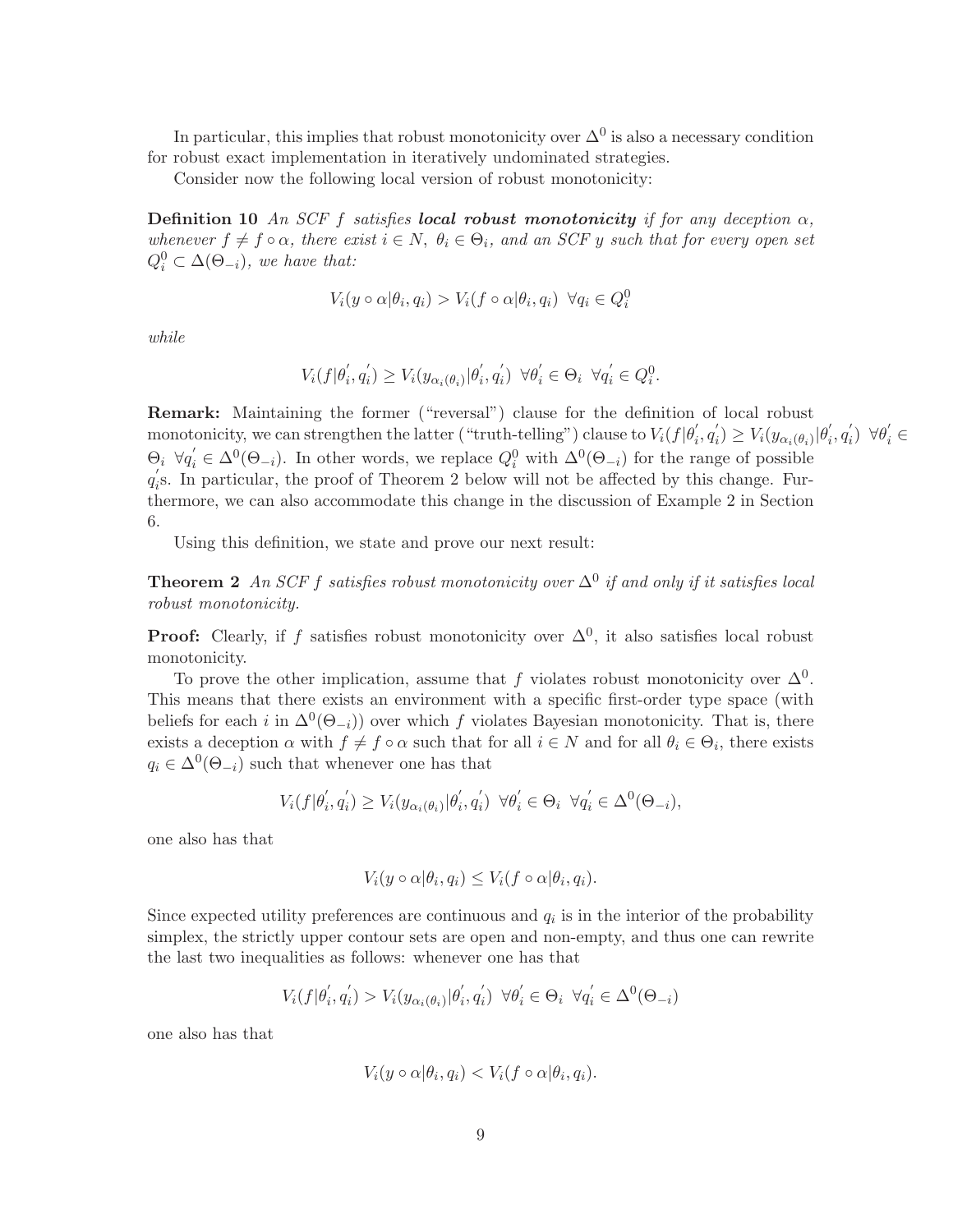Since these inequalities are strict, one can find an open neighborhood of  $q_i$  in which the same inequalities obtain. It follows that  $f$  violates local robust monotonicity.  $\blacksquare$ **Remark:** The message of the above result is that, whenever one can find a violation of robust monotonicity, i.e., a violation of Bayesian monotonicity in some fixed first-order type space, such a violation can be extended to an open set of priors around the original one. Of course, if one found a violation of robust monotonicity on the boundary of  $\Delta(\Theta_{-i}),$ it may not be possible to extend it to an open set of priors around the original one; see however Example 2 in Section 6.

### **5 Measurability**

This section deals with measurability, a condition that is key for virtual implementation in iteratively undominated strateigies. Roughly speaking, it requires that an SCF cannot vary in two payoff states whenever the types compatible with them have identical preferences. It was proposed by Abreu and Matsushima (1992), and hence, we shall refer to it as A-M measurability. Its robust version has been used in BM (2009a); see also AKS (2010).

Denote by  $\Psi_i$  a *partition* of the set of first-order types  $T_i$ , where  $\psi_i$  is a generic element of  $\Psi_i$  and  $\Pi_i(t_i)$  is the element of  $\Psi_i$  that includes first-order type  $t_i$ .<sup>7</sup> Let  $\Psi = \times_{i \in N} \Psi_i$ and  $\psi = \times_{i \in N} \psi_i$ . An SCF f is *measurable with respect to*  $\Psi$  if, for every  $i \in N$  and every  $t_i, t'_i \in T_i$ , whenever  $\Pi_i(t_i) = \Pi_i(t'_i)$ ,

$$
f(\hat{\theta}(t_i, t_{-i})) = f(\hat{\theta}(t'_i, t_{-i})) \ \forall t_{-i} \in T_{-i}.
$$

Measurability of f with respect to  $\Psi$  implies that for any player i, f does not distinguish between any pair of first-order types in the same cell of the partition  $\Psi_i$ .

For every  $i \in N$ ,  $t_i, t'_i \in T_i$ , and  $(n-1)$  tuple of partitions  $\Psi_{-i}$ , we say that  $t_i$  is *equivalent* to  $t'_{i}$  with respect to  $\Psi_{-i}$  if, for every f and every f that are measurable with respect to  $T_i \times \Psi_{-i}$ ,

$$
V_i(f|t_i) \ge V_i(\tilde{f}|t_i) \Longleftrightarrow V_i(f|t_i') \ge V_i(\tilde{f}|t_i').
$$

Let  $\rho_i(t_i, \Psi_{-i})$  be the set of all elements of  $T_i$  that are equivalent to  $t_i$  with respect to  $\Psi_{-i}$ , and let

$$
R_i(\Psi_{-i}) = \{ \rho_i(t_i, \Psi_{-i}) \subset T_i | t_i \in T_i \}.
$$

Note that  $R_i(\Psi_{-i})$  forms an equivalence class on  $T_i$ , that is, constitutes a partition of T<sub>i</sub>. We define an infinite sequence of n-tuples of partitions,  $\{\Psi^h\}_{h=0}^{\infty}$ , where  $\Psi^h = \times_{i \in N} \Psi^h_i$ in the following way. For every  $i \in N$ ,

$$
\Psi_i^0 = \{T_i\},\
$$

and recursively, for every  $i \in N$  and every  $h \geq 1$ ,

$$
\Psi_i^h = R_i(\Psi_{-i}^{h-1}).
$$

<sup>&</sup>lt;sup>7</sup>With respect to Abreu and Matsushima (1992), recall that  $T_i$  is not necessarily finite in our current treatment.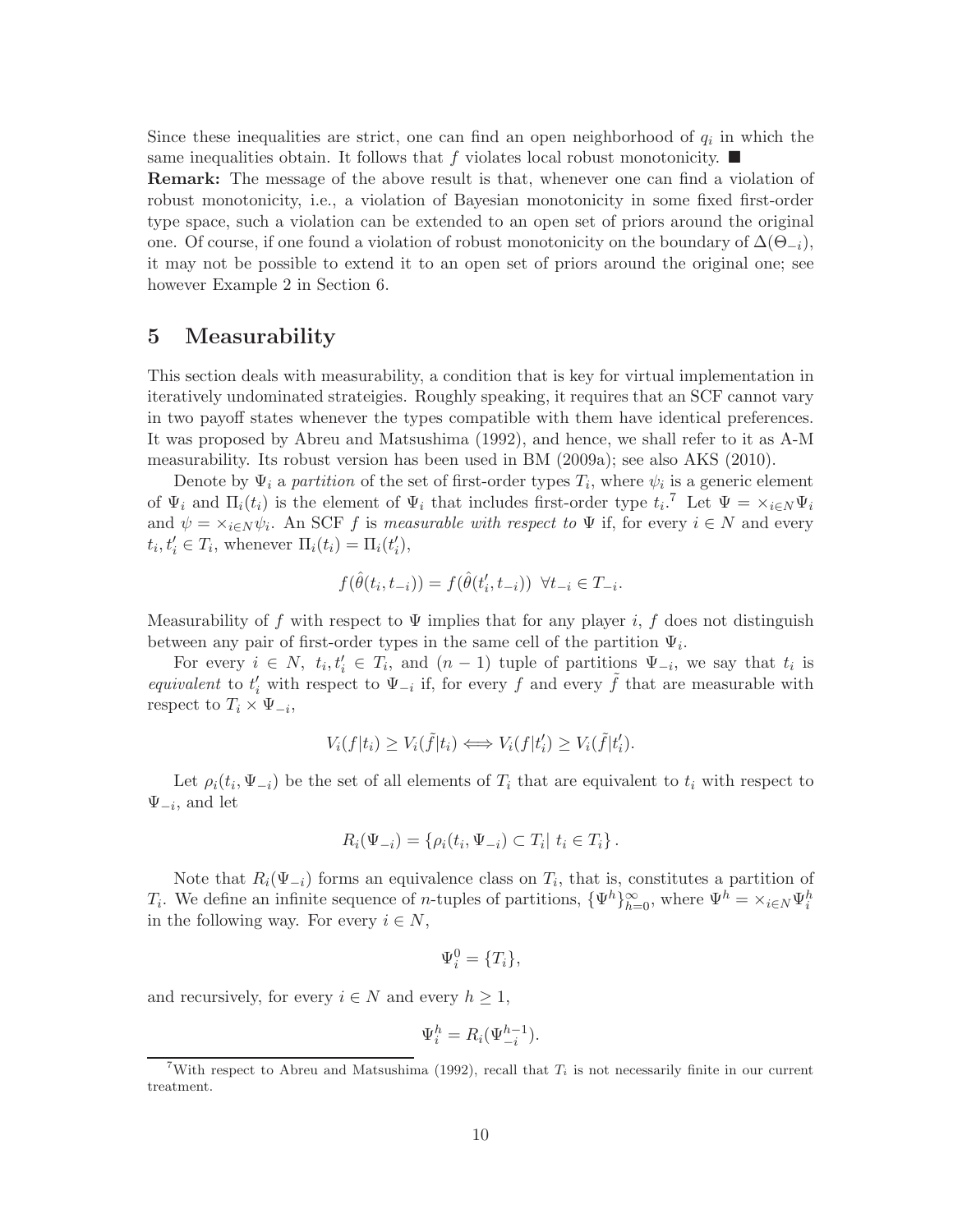Note that for every  $h \geq 0$ ,  $\Psi_i^{h+1}$  is the same as, or finer than,  $\Psi_i^h$ . Define  $\Psi^*$  as follows:

$$
\Psi^* \equiv \bigcup_{h=0}^{\infty} \Psi^h.
$$

**Definition 11** *An SCF* f *satisfies A-M measurability if it is measurable with respect to* Ψ∗*.*

**Proposition 3 (AKS (2010))** *If an SCF* f *is robustly* ε*-implementable in iteratively undominated strategies, then it satisfies A-M measurability.*

When  $Q_i = \Delta(\Theta_{-i})$  for each agent  $i \in N$ , adapting the above algorithm to the separation of types (instead of first-order types), BM (2009a) define the following property.

**Definition 12** *An SCF* f *satisfies robust measurability whenever it satisfies A-M measurability for all type spaces coherent with the underlying payoff environment.*

**Lemma 3**  $Suppose Q_i = \Delta(\Theta_{-i})$  *for every*  $i \in N$  *in an environment*  $\mathcal{E} = (A, \{u_i, \Theta_i, Q_i\}_{i \in N})$ *. Then, an SCF* f *satisfies A-M measurability if and only if it satisfies robust measurability.*

**Proof**: Since  $Q_i$  is unrestricted, robust measurability is equivalent to A-M measurability for all coherent type spaces. (Lemma 1 takes care of the details of the argument.) -

We next formalize the idea that robust measurability is almost always satisfied by all SCFs.<sup>8</sup> We consider here unrestricted first-order type spaces.

Recall that the set of alternatives is  $A = \{a_1, \ldots, a_K\}$ . Henceforth, we will find it convenient to identify a lottery  $x \in \Delta(A)$  as a point in the  $(K-1)$  dimensional simplex  $\Delta^{K-1} = \{(x_1, \ldots, x_K) \in \mathbb{R}_+^{K-1} | \sum_{k=1}^K x_k = 1\}.$  Define  $V_i^k(\theta_i, q_i)$  to be the interim expected utility of agent i of first-order type  $(\theta_i, q_i)$  for the constant SCF that assigns  $a_k$  in each payoff state  $\Theta$ , i.e.,

$$
V_i^k(\theta_i, q_i) = \sum_{\theta_{-i} \in \Theta_{-i}} q_i(\theta_{-i}) u_i(a_k; \theta_i, \theta_{-i}).
$$

Let  $V_i(\theta_i, q_i) = (V_i^1(\theta_i, q_i), \dots, V_i^K(\theta_i, q_i)).$  In the rest of the paper, we maintain the following regularity assumption imposed on the environments. An environment  $\mathcal{E}$  =  $(A, \{u_i, \Theta_i, Q_i\}_{i\in N})$  is said to satisfy *first-order no-total-indifference (first-order NTI)* if for each  $i \in N$  and each first-order type  $t_i = (\theta_i, q_i)$ , there exist two outcomes  $a_k, a_{k'} \in A$  such that  $V_i^k(\theta_i, q_i) \neq V_i^{k'}(\theta_i, q_i)$ . Hence, in environments satisfying first-order NTI, without loss of generality, for each first-order type  $(\theta_i, q_i)$ , normalize expected utility by subtracting the constant  $\min_k V_i^k(\theta_i, q_i)$  and dividing by the positive constant  $\max_k V_i^k(\theta_i, q_i)$  –  $\min_k V_i^k(\theta_i, q_i).$ 

Consider now the following definition:

 ${}^{8}$ For finite environments, the argument can be found in AKS (2010).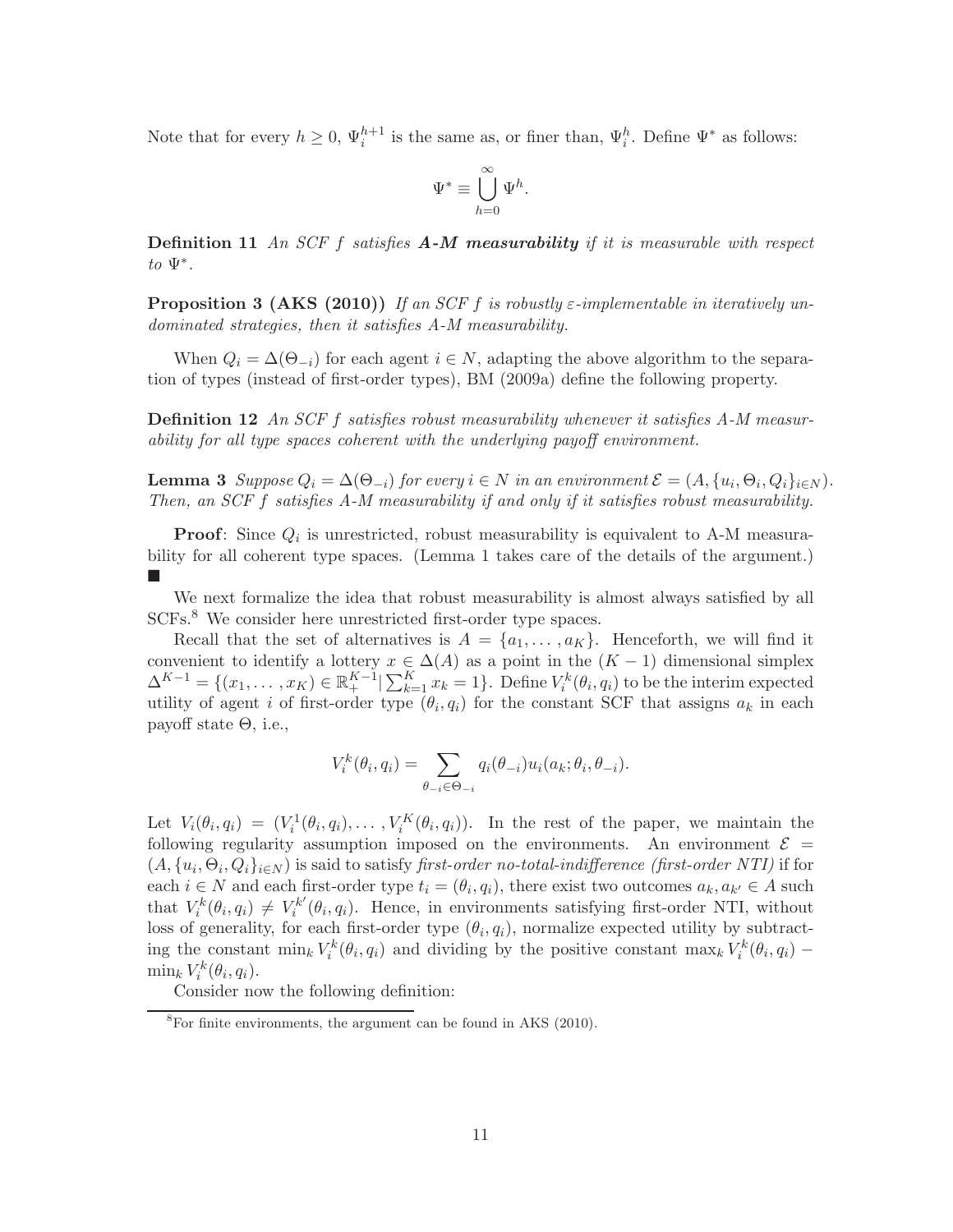**Definition 13** *A payoff environment*  $\mathcal{E}_{\Delta} = (A, \Theta_i, u_i)_{i \in \mathbb{N}}$  *is weakly non-separable if,*  $for any i \in N$ , any  $\theta_i$  and  $\theta'_i \in \Theta_i$  with  $\theta_i \neq \theta'_i$ , there exist  $a \in A$  and  $\theta_{-i}, \theta'_{-i} \in \Theta_{-i}$  with  $\theta_{-i} \neq \theta'_{-i}$  such that:

$$
u_i(a; \theta_i, \theta_{-i}) - u_i(a; \theta_i, \theta'_{-i}) \neq u_i(a; \theta'_i, \theta_{-i}) - u_i(a; \theta'_i, \theta'_{-i})
$$
(\*)

It is easy to check that weak non-separability excludes private values environments. Outside of private values, when a payoff environment violates it, preferences are strongly separable, in that for at least two payoff types of an agent, the relative impact of interdependence on the change in ex-post utilities is the same and equals 1 for each alternative, and it is independent of –can be separated from– the payoff types of other agents. This justifies the term "weakly non-separable" environments.

The next definition is borrowed from AKS (2010):

**Definition 14** *An environment*  $\mathcal{E} = (A, \{u_i, \Theta_i, Q_i\}_{i \in N})$  *satisfies* **first-order type di***versity (FOTD)* if there do not exist  $i \in N$ ,  $t_i = (\theta_i, q_i)$ ,  $t'_i = (\theta'_i, q'_i) \in T_i$  with  $\theta_i \neq \theta'_i$ *such that*

$$
V_i(\theta_i, q_i) = V_i(\theta_i', q_i').
$$

Without loss of generality, we focus only on agent  $i$  throughout. Since the payoff type space  $\Theta$  is finite, we can denote  $\Theta_{-i} = {\theta_{-i}^h}_{h=1}^H$ .

**Lemma 4 (The set of first-order beliefs under which FOTD holds is open)** *Suppose that for any*  $\theta_i, \theta'_i \in \Theta_i$  *with*  $\theta_i \neq \theta'_i$ *, and for any*  $q_i, q'_i \in \Delta^* \subseteq \Delta^0(\Theta_{-i}),$ 

$$
V_i(\theta_i, q_i) \neq V_i(\theta_i', q_i').
$$

*Then,*  $\Delta^*$  *is open, i.e., for every*  $q_i \in \Delta^*$  *there exists*  $\delta > 0$  *such that for any*  $dq_i \in \mathbb{R}^H$  *for*  $which \sum_h dq_i(\theta_{-i}^h) = 0$  and  $||dq_i|| < \delta$ , we have that for any  $\theta_i, \theta_i' \in \Theta_i$  with  $\theta_i \neq \theta_i'$ , and  $\arg q'_i \in \Delta^*,$ 

$$
V_i(\theta_i, q_i + dq_i) \neq V_i(\theta'_i, q'_i)
$$

*where*  $q_i + dq_i \in \Delta^0(\Theta_{-i})$ *.* 

**Proof**: Pick  $q_i \in \Delta^*$ , a set of first-order beliefs over which FOTD holds. Recall that  $\Delta(\Theta_{-i})$  is compact. Take an open cover of  $\Delta(\Theta_{-i})$  as follows. The  $\varepsilon$ -open set  $O_{\varepsilon}$  in the open cover consists of all  $q_i$ 's such that

$$
|V_i(q_i) - V_i(q_i')| = \sum_{\theta_i} \sum_{\theta_i' \neq \theta_i} \sum_k |V_i^k(\theta_i, q_i) - V_i^k(\theta_i', q_i')| < \varepsilon.
$$

Thus,  $\Delta(\Theta_{-i}) \subseteq \bigcup_{\varepsilon} O_{\varepsilon}$ . By compactness, take a finite subcover  $\{O_1, O_2, \ldots, O_r\}$  such that  $\Delta(\Theta_{-i}) \subseteq O_1 \cup \cdots \cup O_r$ , which means that there exist a finite collection of increasing  $\varepsilon_i$ 's with  $\varepsilon_1 < \cdots < \varepsilon_r$  whose associated open sets also cover  $\Delta(\Theta_{-i})$ , and a fortiori, also cover  $\Delta^*$ , a subset of  $\Delta^0(\Theta_{-i})$ , itself a subset of  $\Delta(\Theta_{-i})$ .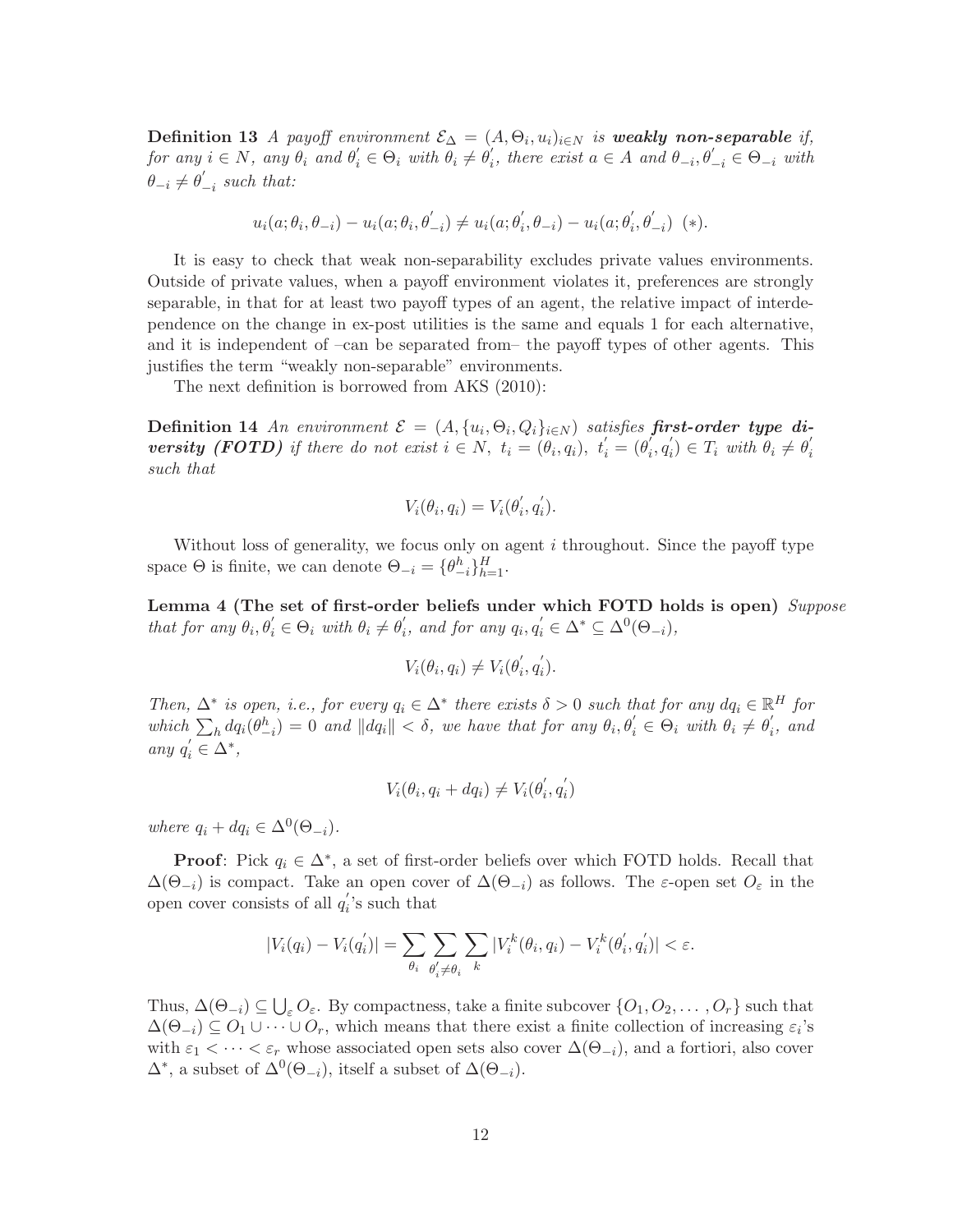It follows that  $\Delta^* = (Q^1 \cap \Delta^*) \cup \cdots \cup (Q^r \cap \Delta^*)$ , where

$$
Q^{1} = \{q_{i}^{'} : |V_{i}(q_{i}) - V_{i}(q_{i}^{'})| < \varepsilon_{1}\};
$$
  
\n
$$
Q^{2} = \{q_{i}^{'} : \varepsilon_{1}/2 < |V_{i}(q_{i}) - V_{i}(q_{i}^{'})| < \varepsilon_{2}\};
$$
  
\n
$$
Q^{3} = \{q_{i}^{'} : \varepsilon_{2}/2 < |V_{i}(q_{i}) - V_{i}(q_{i}^{'})| < \varepsilon_{3}\};
$$
  
\n
$$
\vdots \qquad \vdots
$$
  
\n
$$
Q^{r} = \{q_{i}^{'} : \varepsilon_{r-1}/2 < |V_{i}(q_{i}) - V_{i}(q_{i}^{'})| < \varepsilon_{r}\}.
$$

Without loss of generality, assume that  $Q^2 \cap \Delta^* \neq \emptyset$ . (If not, then we would have  $\Delta^* = Q^1 \cap \Delta^*$ . By choosing  $\varepsilon_1$  small enough, thanks to FOTD, we can always make sure that  $Q^2 \cap \Delta^* \neq \emptyset$ .) For any  $\delta > 0$ , let  $O_{\delta}(q_i) \equiv \{q_i + dq_i \in \Delta^0(\Theta_{-i}) : ||dq_i|| < \delta\}$  be a δ-neighborhood of  $q_i$ . Choose arbitrarily  $q'_i$  in the set  $Q^2 \cap \Delta^*$  to satisfy that  $\varepsilon_1/2$  <  $|V_i(q_i) - V_i(q'_i)| < \varepsilon_2$ , and also by FOTD,  $|V_i(\theta_i, q_i) - V_i(\theta'_i, q'_i)| > 0$  for any  $\theta_i, \theta'_i \in \Theta_i$  with  $\theta_i \neq \theta'_i$ . Due to the continuity of expected utility, we can choose  $\delta(q'_i) > 0$  sufficiently small so that for any  $q_i + dq_i \in O_{\delta(q'_i)}(q_i)$ , one has that  $\varepsilon_1/2 < |V_i(q_i + dq_i) - V_i(q'_i)| < \varepsilon_2$  and  $|V_i(\theta_i, q_i + dq_i) - V_i(\theta'_i, q'_i)| > 0$  for any  $\theta_i, \theta'_i \in \Theta_i$  with  $\theta_i \neq \theta'_i$ . Define

$$
\delta \equiv \inf_{q_i' \in Q^2 \cap \Delta^*} \delta(q_i').
$$

Note that  $\delta > 0$  is well defined because  $|V_i(q_i) - V_i(q'_i)| > \varepsilon_1/2$  for any  $q'_i \in Q^2 \cap \Delta^*$  and because of FOTD. This implies that for any  $q_i + dq_i \in O_{\delta}(q_i), \epsilon_1/2 < |V_i(q_i + dq_i) - V_i(q_i')| <$  $\varepsilon_2$  and  $|V_i(\theta_i, q_i + dq_i) - V_i(\theta'_i, q'_i)| > 0$  for any  $\theta_i, \theta'_i \in \Theta_i$  with  $\theta_i \neq \theta'_i$  and any  $q'_i \in Q^2 \cap \Delta^*$ . Thus, we conclude that  $O_{\delta}(q_i) \subseteq Q^2 \cap \Delta^* \subseteq \Delta^*$  and therefore, the set of first-order beliefs under which FOTD holds is open.  $\blacksquare$ 

**Lemma 5 (The set of first-order beliefs under which FOTD holds is dense)** *Suppose that a payoff environment*  $\mathcal{E}_{\Delta} = (A, \Theta_i, u_i)_{i \in N}$  *is weakly non-separable. Then, for any*  $\delta > 0$ *small enough, there exists*  $dq_i \in \mathbb{R}^H$  with  $\sum_h dq_i(\theta_{-i}^h) = 0$  and  $||dq_i|| < \delta$  such that for any  $\theta_i, \theta'_i \in \Theta_i$  with  $\theta_i \neq \theta'_i$ ,

$$
V_i(\theta_i, q_i + dq_i) \neq V_i(\theta'_i, q'_i + dq_i),
$$

*for any pair*  $q_i, q'_i \in \Delta^0(\Theta_{-i})$ .

**Proof**: Since  $\Delta^{0}(\Theta_{-i})$  is separable, it contains a countable dense subset. Thus, it will suffice to base our arguments on a countable set of pairs  $q_i, q'_i$  for which there is a violation of FOTD. That is, consider payoff types  $\theta_i, \theta'_i \in \Theta_i$  with  $\theta_i \neq \theta'_i$ , such that:

$$
V_i(\theta_i, q_i) = V_i(\theta_i', q_i')
$$

for some  $q_i, q_i' \in \Delta^0(\Theta_{-i}).$ 

Fix arbitrarily an index set,  $\Lambda = \{1, 2, ...\}$ . Assume that each  $\lambda \in \Lambda$  corresponds to a pair of first-order types  $\lambda = ((\theta_i^{\ell}, q_i^{\ell}), (\theta_i^m, q_i^m))$  that exhibits violations of FOTD. Since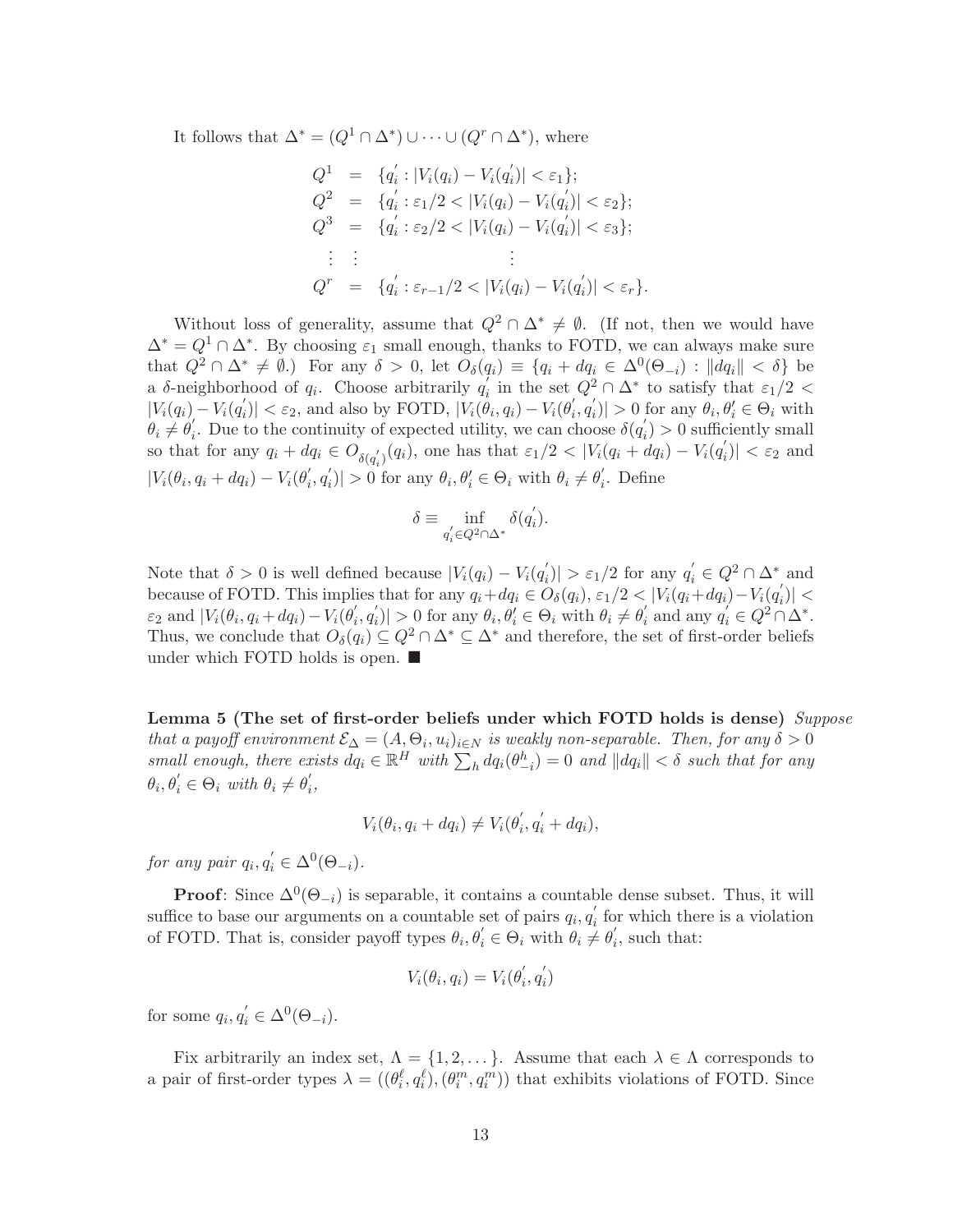the payoff environment is weakly non-separable, for each such pair of relevant payoff types  $\theta_i^{\ell}, \theta_i^m \in \Theta_i$  with  $\theta_i^{\ell} \neq \theta_i^m$ , there exist  $\theta_{-i}, \theta'_{-i} \in \Theta_{-i}$  with  $\theta_{-i} \neq \theta'_{-i}$  and  $a_k \in A$  such that

$$
u_i(a_k; \theta_i^{\ell}, \theta_{-i}) - u_i(a_k; \theta_i^{\ell}, \theta'_{-i}) \neq u_i(a_k; \theta_i^m, \theta_{-i}) - u_i(a_k; \theta_i^m, \theta'_{-i}).
$$

We define  $\theta_{-i}^{\lambda_1} \equiv \theta_{-i}$  and  $\theta_{-i}^{\lambda_2} \equiv \theta_{-i}$  and for each pair  $(\theta_i^{\ell}, \theta_i^m)$  associated with each  $\lambda$ , fix such  $\theta^{\lambda_1}_{-i}$  and  $\theta^{\lambda_2}_{-i}$ .

Define  $dq_i \in \mathbb{R}^H$  as follows:

- $dq_i = \sum_{(\ell,m):(\theta_i^{\ell},q_i^{\ell}),(\theta_i^m,q_i^m)\in\Lambda} dq_i[\ell,m];$
- $dq_i[\ell,m](\theta_{-i}^{\lambda_1}) = \varepsilon^{\lambda}$  where  $\varepsilon > 0$ ;
- $dq_i[\ell,m](\theta_{-i}^{\lambda_2}) = -\varepsilon^{\lambda};$
- $dq_i[\ell, m](\theta \tilde{h}_i) = 0$  for any  $\tilde{h} \neq \lambda_1, \lambda_2$

By construction, we note the following three facts:  $(1) \sum_{\theta_i} dq_i [\ell, m](\theta_{-i}) = 0$  for any  $(\ell, m) \in \Lambda$ ; (2)  $\sum_{\theta_{-i}} dq_i(\theta_{-i}) = 0$ ; and (3)  $dq_i \neq 0$ .

Fix  $\delta > 0$  small enough. Since  $\Theta$  is finite, we can choose  $\varepsilon > 0$  small enough so that  $\|dq_i\| < \delta$ . For a sufficiently small  $\delta > 0$ , we guarantee that  $q_i + dq_i \in \Delta^0(\Theta_{-i})$ . By weak non-separability of the payoff environment and by construction of the specific  $dq_i$ , we get that for every  $(\ell, m) \in \Lambda$ ,

$$
V_i(\theta_i^{\ell}, q_i^{\ell} + dq_i) \neq V_i(\theta_i^m, q_i^m + dq_i).
$$

So we conclude that for any  $\delta > 0$  small enough there exists  $dq_i \in \mathbb{R}^H$  with  $||dq_i|| < \delta$ such that for any  $\theta_i, \theta'_i \in \Theta_i$  with  $\theta_i \neq \theta'_i$ , involved in a violation of FOTD, there exists a first-order belief in that  $\delta$ -neighborhood for which such a violation ceases to exist.

Moreover, by the previous lemma, the set of first-order beliefs for which FOTD holds is open. Thus, for any  $\delta > 0$  small enough and for any pair  $(\theta_i, q_i), (\theta'_i, q'_i)$ , by the continuity of expected utility,  $V_i(\theta_i, q_i) \neq V_i(\theta'_i, q'_i)$  if and only if  $V_i(\theta_i, q_i + dq_i) \neq V_i(\theta'_i, q'_i + dq_i)$ .

It follows that the set of first-order beliefs for which FOTD holds is dense.  $\blacksquare$ **Remark**: The finiteness of Θ seems to be essential for Lemma 5. As a consequence, the same comment applies to Theorem 3, Corollary 1, and Lemma 6 below. On the other hand, all the other results in the current paper, with minor modifications in their proofs, extend if one assumes a compact set of  $\Theta_i$ . It follows that our results with bearing on partial or exact full implementation cover significantly more environments than those for virtual implementation. Having said that, we do not have a counterexample to Lemma 5 for the case of infinite compact payoff type spaces. Recall that Jehiel et al (2006) and Hashimoto (2008) define  $\Theta_i$  to be a compact convex subset of a finite dimensional Euclidean space, and Bergemann and Morris (2009b) define it to be a compact interval in the real line.

The two lemmas together comprise the proof of the following result:

**Theorem 3** *Suppose that the payoff environment*  $\mathcal{E}_{\Delta} = (A, \Theta_i, u_i)_{i \in N}$  *is weakly nonseparable. Then, robust measurability is generically a trivial condition. Specifically, for every*  $i \in N$ , there exists an open and dense set  $\Delta^*(\Theta_{-i}) \subset \Delta^0(\Theta_{-i})$  for which the property *of first-order type diversity holds.*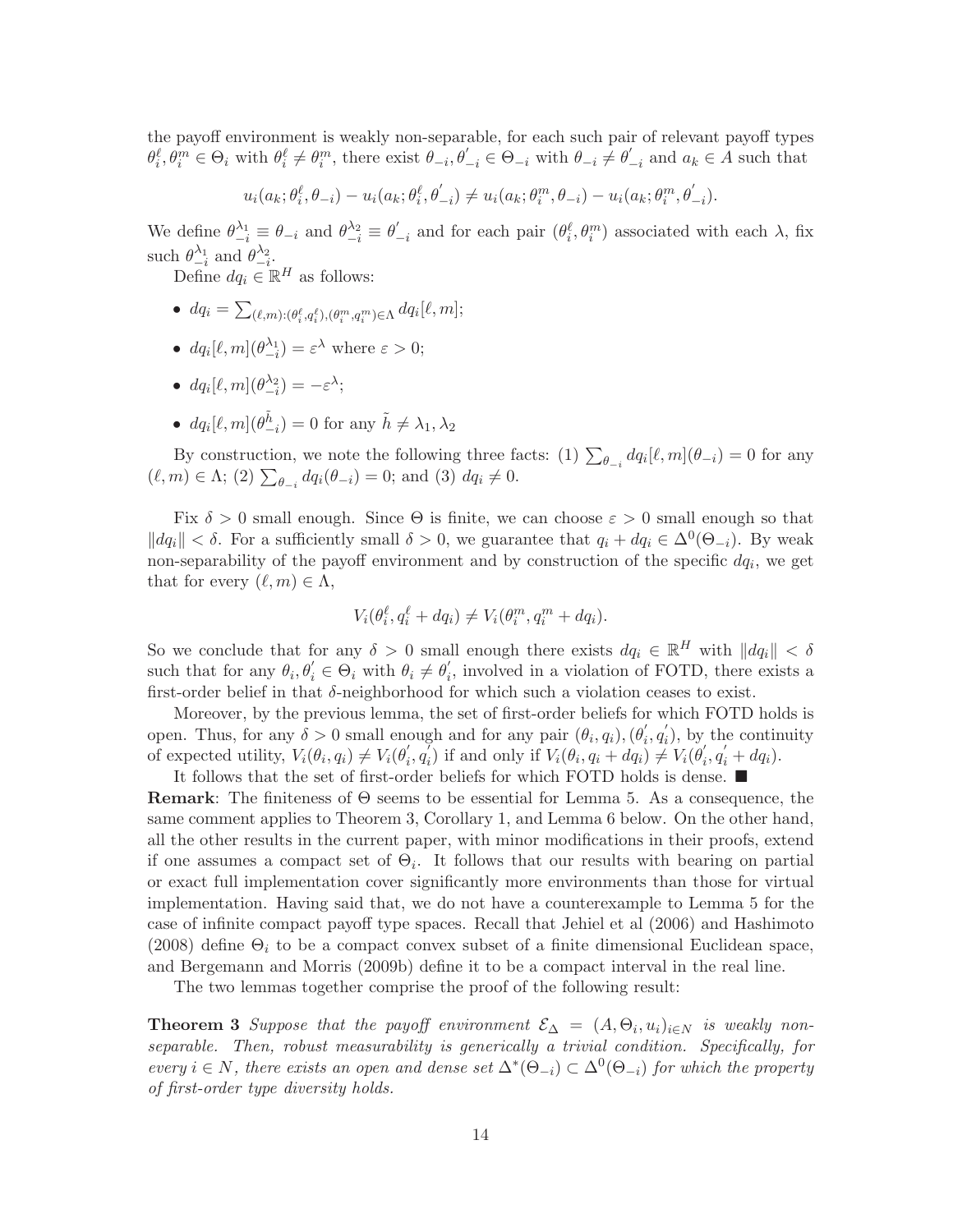**Proof**: This directly follows from the previous two lemmas, after observing that if an environment satisfies FOTD all first-order types can be separated in the first iteration of the measurability algorithm, implying that the final partition thereof,  $\Psi^*$ , is the finest partition, consisting of all singletons.  $\blacksquare$ 

Let  $V_i : \Theta_i \times \Delta(\Theta_{-i}) \to \mathbb{R}^K$  be an agent i's vector of first-order expected utilities over all constant SCFs. Recall our normalization of expected utility for each first-order type. Thus, for each  $(\theta_i, q_i), V_i(\theta_i, q_i) \in [0, 1]^K$ . Define  $V_i$  to be the set of agent i's normalized first-order expected utility functions. We endow  $\mathcal{V}_i$  with the uniform metric.<sup>9</sup> Let  $\mathcal{V} \equiv \mathcal{V}_1 \times \cdots \times \mathcal{V}_n$ . Now, we can rephrase the above result in terms of payoffs as follows:

**Corollary 1** *Suppose that the payoff environment*  $\mathcal{E}_{\Delta} = (A, \Theta_i, u_i)_{i \in N}$  *is weakly nonseparable.* Then, there exists an open and dense set  $V^*$  of V such that for all  $V \in V^*$ , *the property of first-order type diversity holds.*

We close this section by extending our logic to higher-order beliefs. We make use of our coherence assumption:

**Lemma 6** *Suppose that an environment*  $\mathcal{E} = (A, \{u_i, \Theta_i, Q_i\}_{i \in N})$  *satisfies the property that*  $Q_i \equiv \Delta^*(\Theta_{-i})$  *for each*  $i \in N$  *where*  $\Delta^*(\Theta_{-i})$  *is an open and dense subset of*  $\Delta^0(\Theta_{-i})$ *in which the property of first-order type diversity holds. Then, for any coherent type space* T, there do not exist  $i \in N$ ,  $\tau_i, \tau'_i \in \mathcal{T}_i$  with  $\hat{\theta}_i(\tau_i) \neq \hat{\theta}_i(\tau'_i)$ , such that

$$
(U_i^1(\tau_i), \dots, U_i^K(\tau_i)) = (U_i^1(\tau_i'), \dots, U_i^K(\tau_i')).
$$

**Proof**: Fix an arbitrary coherent type space  $\mathcal{T}$ . As it will become clear, the argument does not depend on any particular type space coherent with the original environment  $\mathcal{E}$ . Consider agent *i* of type  $\tau_i$ . Let  $\hat{t}_i(\tau_i) \equiv t_i = (\theta_i, q_i)$ . It follows from Lemma 1 that  $U_i^k(\tau_i) = V_i^k(\theta_i, q_i)$  for each  $k = 1, \dots, K$ .

Thus, we obtain  $U_i^k(\tau_i) = V_i^k(\theta_i, q_i)$  whenever  $\hat{t}_i(\tau_i) = (\theta_i, q_i)$ . Similarly, consider agent *i* of type  $\tau'_i$ . Let  $\hat{t}_i(\tau'_i) \equiv (\theta'_i, q'_i)$ . Then, we obtain  $U_i^k(\tau'_i) = V_i^k(\theta'_i, q'_i)$  for each  $k = 1, \ldots, K$ whenever  $\hat{t}_i(\tau_i)=(\theta'_i, q'_i)$ . Having established this, first-order type diversity takes care of the rest of the argument because we define  $Q_i \equiv \Delta^*(\Theta_{-i})$ .

#### **6 Examples**

We shall close by revisiting briefly two examples, already contemplated in previous literature. The first one illustrates the assumption of weak non-separability, which we have used in the previous section:

**Example 1 (How to generate weak non-separability)** *Consider the example in BM (2009a, Section 3), also featured in AKS (2010, Section 8). We show next that although*

$$
d_V(V_i, \tilde{V}_i) = \max_{(\theta_i, q_i) \in \Theta_i \times \Delta(\Theta_{-i})} \max_{k=1,...,K} |V_i^k(\theta_i, q_i) - \tilde{V}_i^k(\theta_i, q_i)|
$$

<sup>&</sup>lt;sup>9</sup>In this case, the uniform metric  $d_V$  is defined by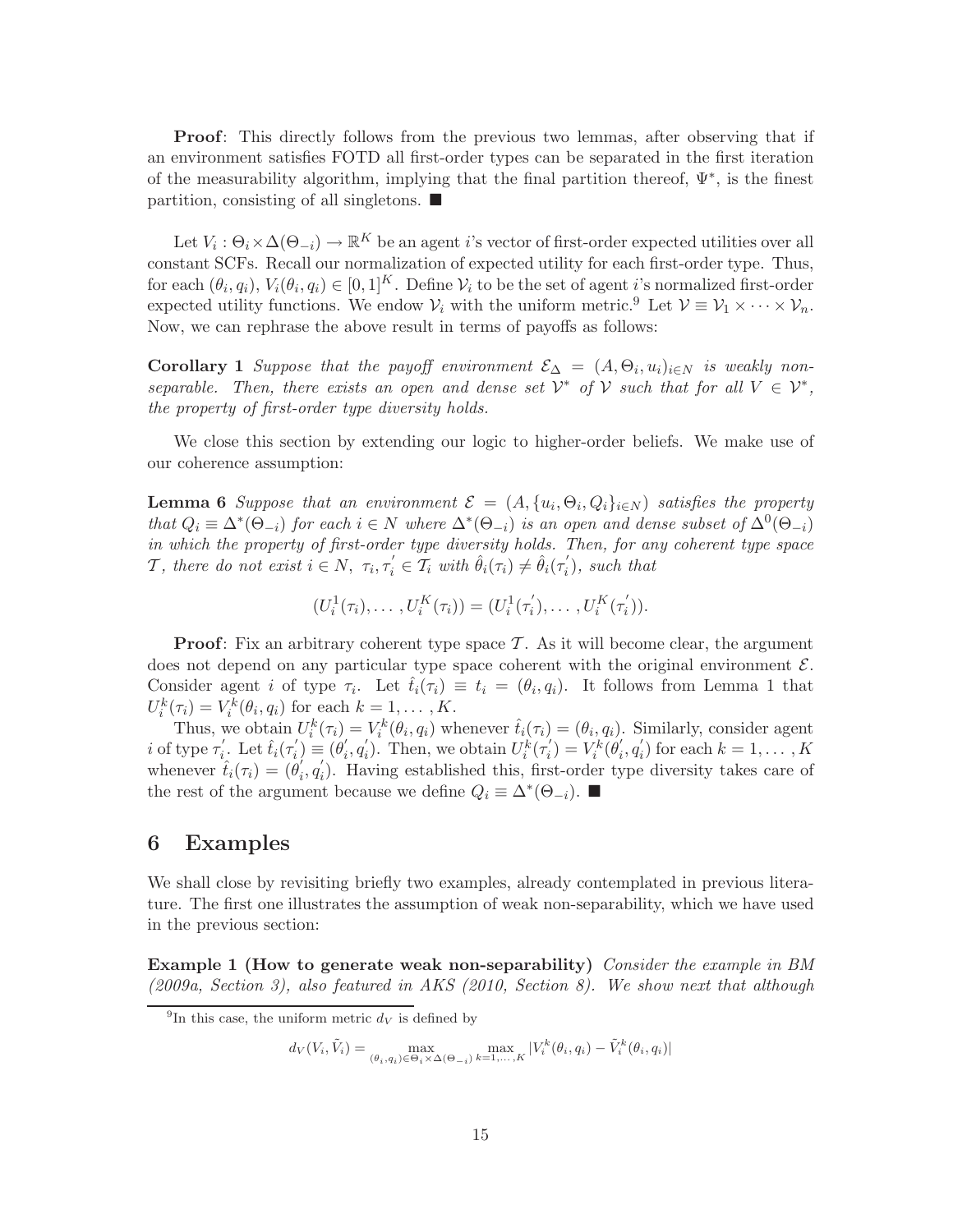*it violates weak non-separability, a variant thereof will satisfy it. (To be faithful to the presentation of the example in the above papers, we do not normalize first-order expected utilities.)*

*For each agent*  $i \in N$ *, let*  $\Theta_i$  *be a finite subset of* [0,1]*. If agent i receives the object, his ex post valuation for it is*  $h_i(\theta)$ *. Let*  $h_i : \Theta \to \mathbb{R}$  to be

$$
h_i(\theta) = \theta_i + \gamma \sum_{j \neq i} \theta_j.
$$

*Here*  $\gamma \geq 0$  *is the interdependence parameter. Let*  $a_i$  *be the outcome that agent i obtains the object. Let*  $a_0$  *denote the outcome that no agent obtains the object and the seller keeps it. Define*  $A^* \equiv \{a_0, a_1, \ldots, a_n\}$ *. Let* 

$$
A \equiv A^* \times Y
$$

*where*  $Y \subset \mathbb{R}^n$  *is a finite set such that*  $(y_1, \ldots, y_n)$  *denotes the monetary transfers across agents. Then, we have*

$$
u_i((a, y_1, \dots, y_n); \theta) = \begin{cases} h_i(\theta) + y_i & \text{if } a = a_i \\ y_i & \text{if } a \neq a_i \end{cases}
$$

 $For any i \in N, \theta_i \in \Theta_i, \theta_{-i}, \theta'_{-i} \in \Theta_{-i}$  with  $\theta_{-i} \neq \theta'_{-i}, y = (y_1, \ldots, y_n) \in Y$ *, and any*  $a \in A^*$ , we have  $u_i((a, y); (\theta_i, \theta_{-i})) - u_i((a, y); (\theta_i, \theta'_{-i})) = \gamma \sum_{j \neq i} (\theta_j - \theta'_j)$  if  $a = a_i$  or 0 if  $a \neq a_i$ . This does not depend on agent *i*'s payoff type. Thus, weak-non-separability is not *satisfied.*

*On the other hand, weak non-separability can be restored as follows. Note that the*  $h_i(\cdot)$ *constructed is continuous and strictly increasing in*  $\theta_i$ *. We slightly modify the previous specification by making the ex post utilities non-linear.*

$$
u_i((a,y_1,\ldots,y_n);\theta) \equiv v_i((a,y_1,\ldots,y_n),h_i(\theta)) = \begin{cases} [h_i(\theta) + y_i]^{\lambda_i(h_i(\theta))} & \text{if } a = a_i \\ y_i^{\lambda_i(h_i(\theta))} & \text{if } a \neq a_i \end{cases}
$$

*where*  $\lambda_i : \mathbb{R} \to (0,1)$  *is an increasing function with typical term*  $\lambda_i(h_i(\theta)) \in (0,1)$ *.* 

$$
u_i((a, y); \theta_i, \theta_{-i}) - u_i((a, y); \theta_i, \theta'_{-i})
$$
\n
$$
= \begin{cases} [h_i(\theta) + y_i]^{\lambda_i(h_i(\theta))} - \left[h_i(\theta_i, \theta'_{-i}) + y_i\right]^{\lambda_i(h_i(\theta_i, \theta'_{-i}))} & \text{if } a = a_i \\ y_i^{\lambda_i(h_i(\theta))} - y_i^{\lambda_i(h_i(\theta_i, \theta'_{-i}))} & \text{if } a \neq a_i \end{cases}
$$

*This is indeed a class of environments proposed in BM (2009b) in which both robust monotonicity and robust measurability are equivalent to a condition called the contraction property.*<sup>10</sup> *Here, we can restore the weak non-separability condition by making ex post utilities non-linear. We also observe that sufficiency results for robust virtual implementation –for example, Theorems 1 and 2 of AKS (2010)– will not be affected by this modification.*<sup>11</sup>

 $10$ See BM (2009b) for the definition of the contraction property. In the case of linear ex post utilities of this example, the contraction property is equivalent to the condition that  $\gamma < 1/(n-1)$ .<br><sup>11</sup>Hashimoto (2008) succeeded in generalizing the genericity result of Jehiel et al (2006) to the environ-

ments that encompass similar non-linearities. Unlike these papers, note that our genericity argument does not need consumption externalities.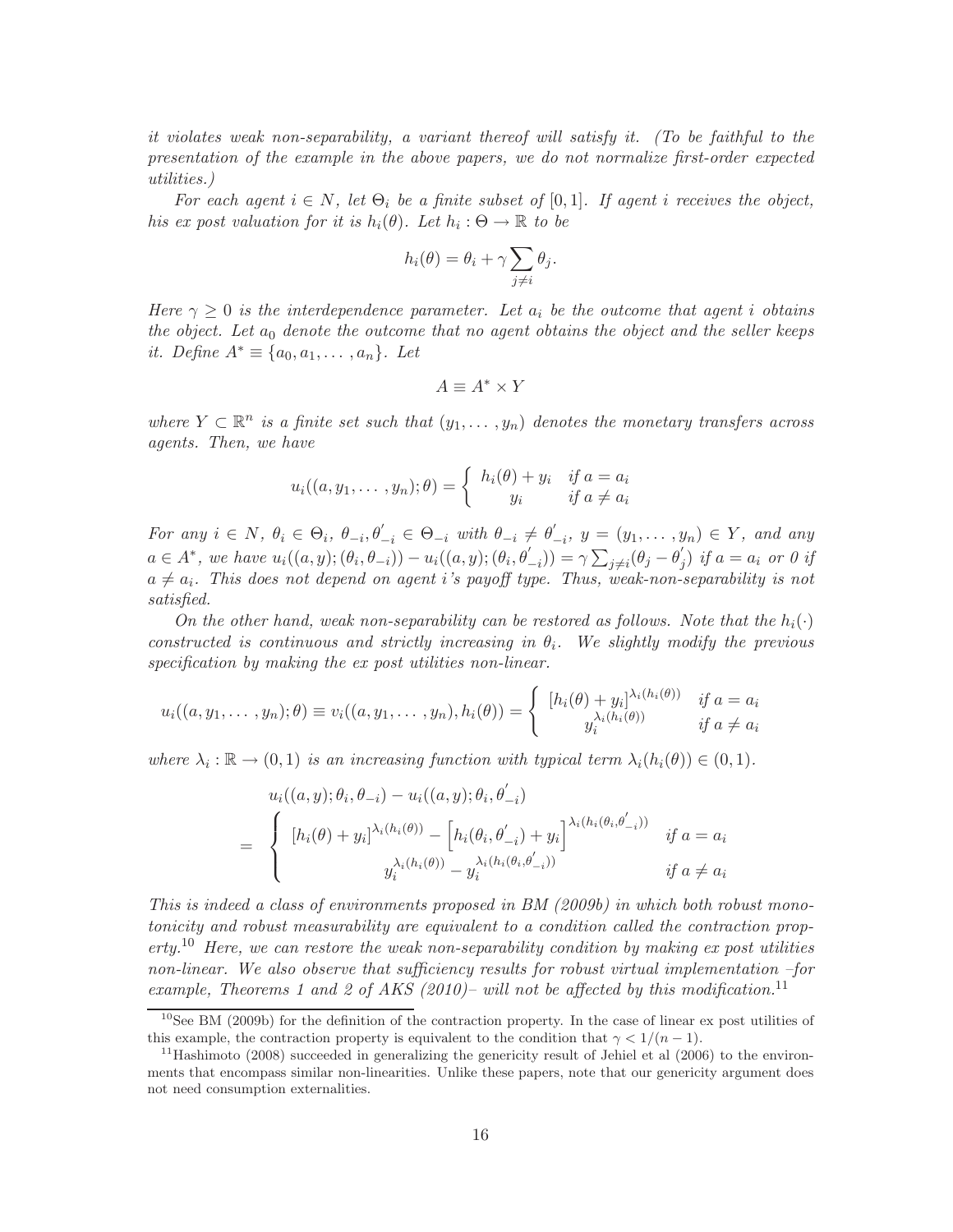The next example shows that in some environments the difference between robust measurability and robust monotonicity is substantial, leading to a significant gap between the success of robust virtual implementation versus robust exact implementation.

**Example 2** *[Only constant SCFs satisfy local robust monotonicity] We begin by slightly adapting the way the example is presented in Serrano (2004), an elaboration of the original one in Palfrey and Srivastava (1987), and we proceed to its robust analysis later. Let*  $N = \{1, 2, 3, 4\}$ . There is a single commodity – money – and all consumers have one unit *of the commodity as endowment in each state. The set of payoff types is*  $\Theta_k = {\theta_k, \theta'_k, \theta''_k}$  $for k = 1, 2, while \Theta_j = {\theta_j, \theta'_j} \ for \ j = 3, 4.$  Let us define a subset of  $\Theta: \Theta^* = {\theta, \theta', \theta''} \},$ *where*  $\theta = (\theta_1, \theta_2, \theta_3, \theta_4), \ \theta' = (\theta'_1, \theta'_2, \theta'_3, \theta'_4), \text{ and } \theta'' = (\theta''_1, \theta''_2, \theta'_3, \theta'_4).$ 

*Start by fixing a first-order belief for each agent. For each*  $k = 1, 2$ ,

$$
q_k^*(\theta_{-k}|\theta_k) = q_k^*(\theta'_{-k}|\theta'_k) = q_k^*(\theta''_{-k}|\theta''_k) = 1
$$

*For*  $j = 3, 4$ *,*  $q_j^*(\theta_{-j}|\theta_j) = 1$ *, but* 

$$
q_3^*(\theta'_{-3}|\theta'_3) = 0.25
$$
 and  $q_3^*(\theta''_{-3}|\theta'_3) = 0.75$ ,  
\n $q_4^*(\theta'_{-4}|\theta'_4) = 0.75$  and  $q_4^*(\theta''_{-4}|\theta'_4) = 0.25$ .

*Each agent i's state dependent ex post utility is as follows: for any*  $x \in \mathbb{R}_+$  *and any*  $\theta \in \Theta$ ,

$$
u_i(x; \theta) = x^{\lambda_i(\theta)}
$$

*where*  $\lambda_i(\theta) \in (0,1)$ *. For every*  $i \in N$ *, we assume that for every*  $\theta, \theta' \in \Theta$  *with*  $\theta \neq \theta'$ *,*  $\lambda_i(\theta) \neq \lambda_i(\theta')$ . This environment satisfies weak non-separability, which means that robust *measurability is almost always a vacuous constraint.*

*First, assume that the set of first-order beliefs is a singleton, i.e.,*  $Q_i = \{q_i^*\}$  *for every*  $a$ *qent*  $i \in N$ *. Note that incentive compatibility is not a constraint in this environment.* 

Let f be an SCF such that for some  $\theta, \theta' \in \Theta^*$  with  $\theta' \neq \theta$ ,  $f(\theta) \neq f(\theta')$ . We denote  $f(\theta)$  *as*  $(f_1(\theta), f_2(\theta), f_3(\theta), f_4(\theta))$  *where*  $f_i(\theta)$  *is the money that agent i is assigned by the SCF* f in payoff state  $\theta$ . Consider a deception  $\alpha$  such that  $\alpha_i(\tilde{\theta}_i) = \theta_i$  for every  $\tilde{\theta}_i \in \Theta_i$ *and every*  $i \in N$ *. For this deception,*  $f \neq f \circ \alpha$  *since*  $f \circ \alpha$  *is a constant SCF that assigns*  $f(\theta)$  *in every payoff state. For any agent*  $i \in N$ , any  $\tilde{\theta}_i \in \Theta_i$  and any SCF y, it follows *that*

$$
V_i(f|\alpha_i(\tilde{\theta}_i), q_i^*) \ge V_i(y|\alpha_i(\tilde{\theta}_i), q_i^*) \Rightarrow f_i(\theta)^{\lambda_i(\theta)} \ge y_i(\theta)^{\lambda_i(\theta)} \Rightarrow f_i(\theta) \ge y_i(\theta).
$$

*Since*  $f \circ \alpha$  *and*  $y \circ \alpha$  *specify*  $f(\theta)$  *and*  $y(\theta)$  *in every state, it follows that* 

$$
V_i(f \circ \alpha | \tilde{\theta}_i, q_i^*) \ge V_i(y \circ \alpha | \tilde{\theta}_i, q_i^*)
$$

*for any*  $\tilde{\theta}_i \in \Theta_i$ .

*Now, we perturb*  $q^*$  *slightly. Agent*  $k = 1, 2$ *'s first-order beliefs over*  $\Theta$  *are given by:* 

$$
\begin{array}{rcl} q^\varepsilon_k(\tilde{\theta}_{-k}|\theta_k)&=&\left\{\begin{array}{cc} 1-\delta(\theta_k)&if\,\,\tilde{\theta}_{-k}=\theta_{-k}\\ \varepsilon&otherwise \end{array}\right.\\[2mm] q^\varepsilon_k(\tilde{\theta}_{-k}|\theta'_k)&=&\left\{\begin{array}{cc} 1-\delta(\theta'_k)&if\,\,\tilde{\theta}_{-k}=\theta'_{-k}\\ \varepsilon&otherwise \end{array}\right.\\[2mm] q^\varepsilon_k(\tilde{\theta}_{-k}|\theta'_k)&=&\left\{\begin{array}{cc} 1-\delta(\theta''_k)&if\,\,\tilde{\theta}_{-k}=\theta''_{-k}\\ \varepsilon&otherwise \end{array}\right.\\[2mm] \end{array}
$$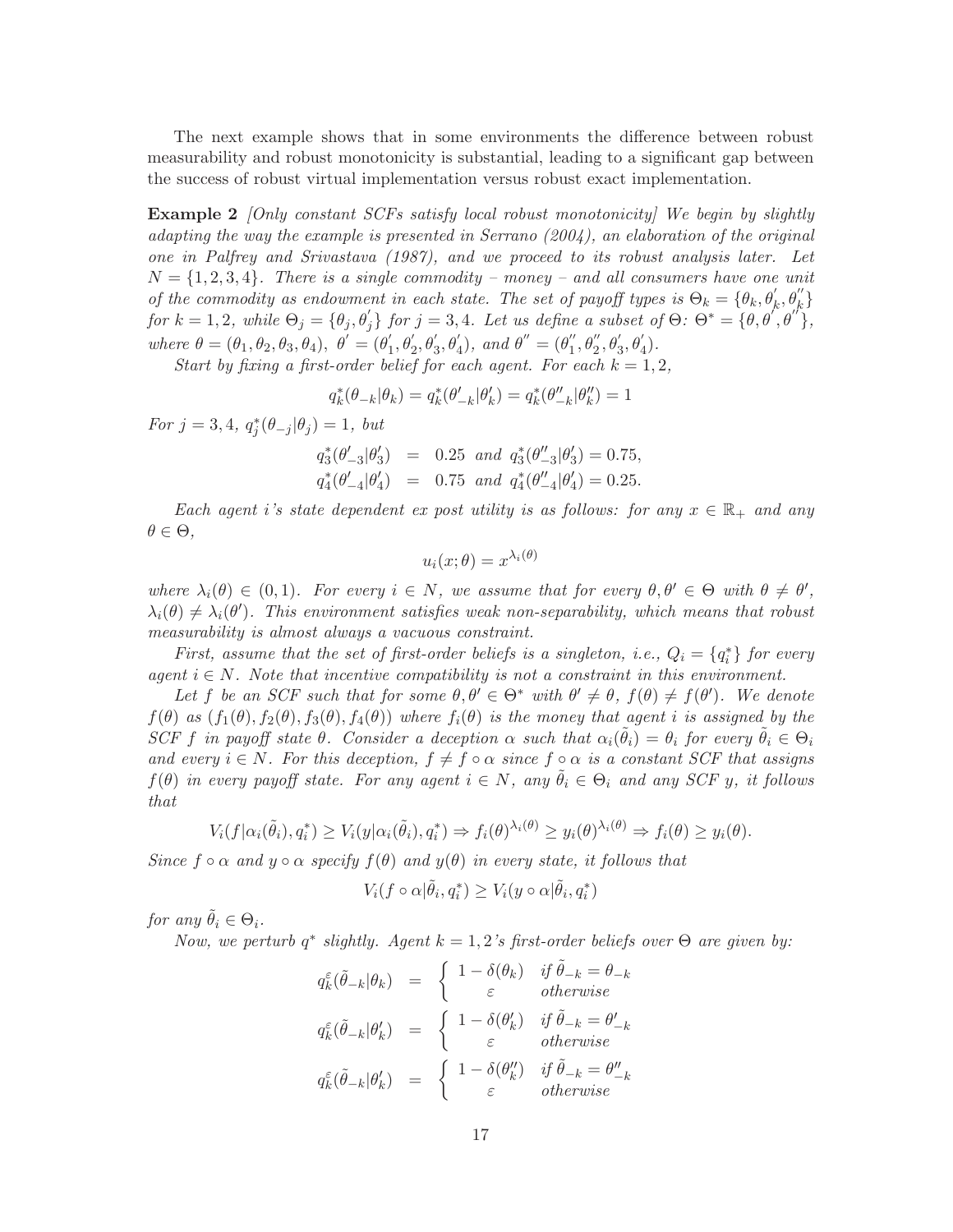where  $\delta(\theta_k) = \delta(\theta'_k) = \delta(\theta''_k) = 11\varepsilon$ . Agent  $j = 3, 4$ 's first-order beliefs over  $\Theta$  are given by:

$$
\begin{array}{rcl} q^{\varepsilon}_{j}(\tilde{\theta}_{-j}|\theta_{j}) & = & \left\{ \begin{array}{cc} 1-\delta(\theta_{j}) & \textit{if $\tilde{\theta}_{-j}=\theta_{-j}$} \\ \varepsilon & \textit{otherwise} \end{array} \right. \\ q^{\varepsilon}_{3}(\tilde{\theta}_{-3}|\theta'_{3}) & = & \left\{ \begin{array}{cc} 0.25-\delta(\theta'_{3}) & \textit{if $\tilde{\theta}_{-3}=\theta'_{-3}$} \\ 0.75-\delta(\theta'_{3}) & \textit{if $\tilde{\theta}_{-3}=\theta''_{-3}$} \\ \varepsilon & \textit{otherwise} \end{array} \right. \\ q^{\varepsilon}_{4}(\tilde{\theta}_{-4}|\theta'_{4}) & = & \left\{ \begin{array}{cc} 0.75-\delta(\theta'_{4}) & \textit{if $\tilde{\theta}_{-4}=\theta'_{-4}$} \\ 0.25-\delta(\theta'_{4}) & \textit{if $\tilde{\theta}_{-4}=\theta''_{-4}$} \\ \varepsilon & \textit{otherwise} \end{array} \right. \end{array}
$$

*where*  $\delta(\theta_j) = 17\varepsilon$ ; and  $\delta(\theta'_3) = \delta(\theta'_4) = 16\varepsilon$ . For any agent  $i \in N$ ,  $\tilde{\theta}_i \in \Theta_i$  and any SCF y, assume  $V_i(f|\alpha_i(\tilde{\theta}_i), q_i^{\varepsilon}) \geq V_i(y|\alpha_i(\tilde{\theta}_i), q_i^{\varepsilon})$ . By the continuity of expected utility, there exists  $\overline{\varepsilon}_i > 0$  such that for any  $\varepsilon \in (0, \overline{\varepsilon}_i]$ , the above inequality implies  $f_i(\theta) \geq y_i(\theta)$ .

Let  $\bar{\varepsilon} = \min\{\varepsilon_1, \varepsilon_2, \varepsilon_3, \varepsilon_4\}$ . Define  $Q_i^0 = \{q_i^{\varepsilon}\}_{\varepsilon \leq \bar{\varepsilon}}$  for each  $i \in N$ . Since  $f \circ \alpha$  and  $y \circ \alpha$ *specify*  $f(\theta)$  *and*  $y(\theta)$  *in every state, we have that for any*  $i \in N$ *, any*  $\tilde{\theta}_i \in \Theta_i$ *, and any*  $q_i \in Q_i^0$ ,

$$
V_i(f \circ \alpha | \tilde{\theta}_i, q_i) \ge V_i(y \circ \alpha | \tilde{\theta}_i, q_i).
$$

*In sum, for any*  $i \in N$  *and any*  $\tilde{\theta}_i \in \Theta_i$ *, we conclude* 

$$
V_i(f|\theta_i, q_i) \ge V_i(y_{\alpha_i(\tilde{\theta}_i)}|\theta_i, q_i) \ \ \forall q_i \in Q_i^0 \Rightarrow V_i(f \circ \alpha | \tilde{\theta}_i, q_i) \ge V_i(y \circ \alpha | \tilde{\theta}_i, q_i) \ \ \forall q_i \in Q_i^0.
$$

*Hence, the SCF* f *violates local robust monotonicity. In particular, only constant SCFs satisfy local robust monotonicity.*

*Finally, we discuss incentive compatibility. Assume that a free disposal technology is available. Let* f *be an arbitrary non-constant SCF over*  $\Theta^* = {\theta, \theta', \theta''}$ . For every agent  $i \in N$  *and every*  $\hat{\theta} \in \Theta$ *, define* 

$$
\tilde{f}_i(\tilde{\theta}) = \begin{cases}\n f_i(\theta) & if \ \tilde{\theta}_{-i} = \theta_{-i} \\
f_i(\theta') & if \ \tilde{\theta}_{-i} = \theta'_{-i} \\
f_i(\theta'') & if \ \tilde{\theta}_{-i} = \theta''_{-i} \\
0 & otherwise.\n\end{cases}
$$

*Define an SCF*  $\tilde{f}$  *to be such that*  $\tilde{f}(\theta)=(\tilde{f}_1(\theta), \tilde{f}_2(\theta), \tilde{f}_3(\theta), \tilde{f}_4(\theta))$  *for any*  $\theta \in \Theta$ *. By construction,* f *is well defined (thanks to the free disposal technology) and satisfies ex post incentive compatibility. Besides,*  $\hat{f}$  *is equivalent to*  $\hat{f}$  *over*  $\Theta^*$ *.* 

# **References**

- Abreu, D. and H. Matsushima (1992), "Virtual Implementation in Iteratively Undominated Strategies: Incomplete Information," Mimeo, Princeton University.
- Artemov, G., T. Kunimoto, and R. Serrano (2010), "Robust Virtual Implementation with Incomplete Information: Towards a Reinterpretation of the Wilson Doctrine," (Revised) Economics Working Paper 2007-06, Brown University.